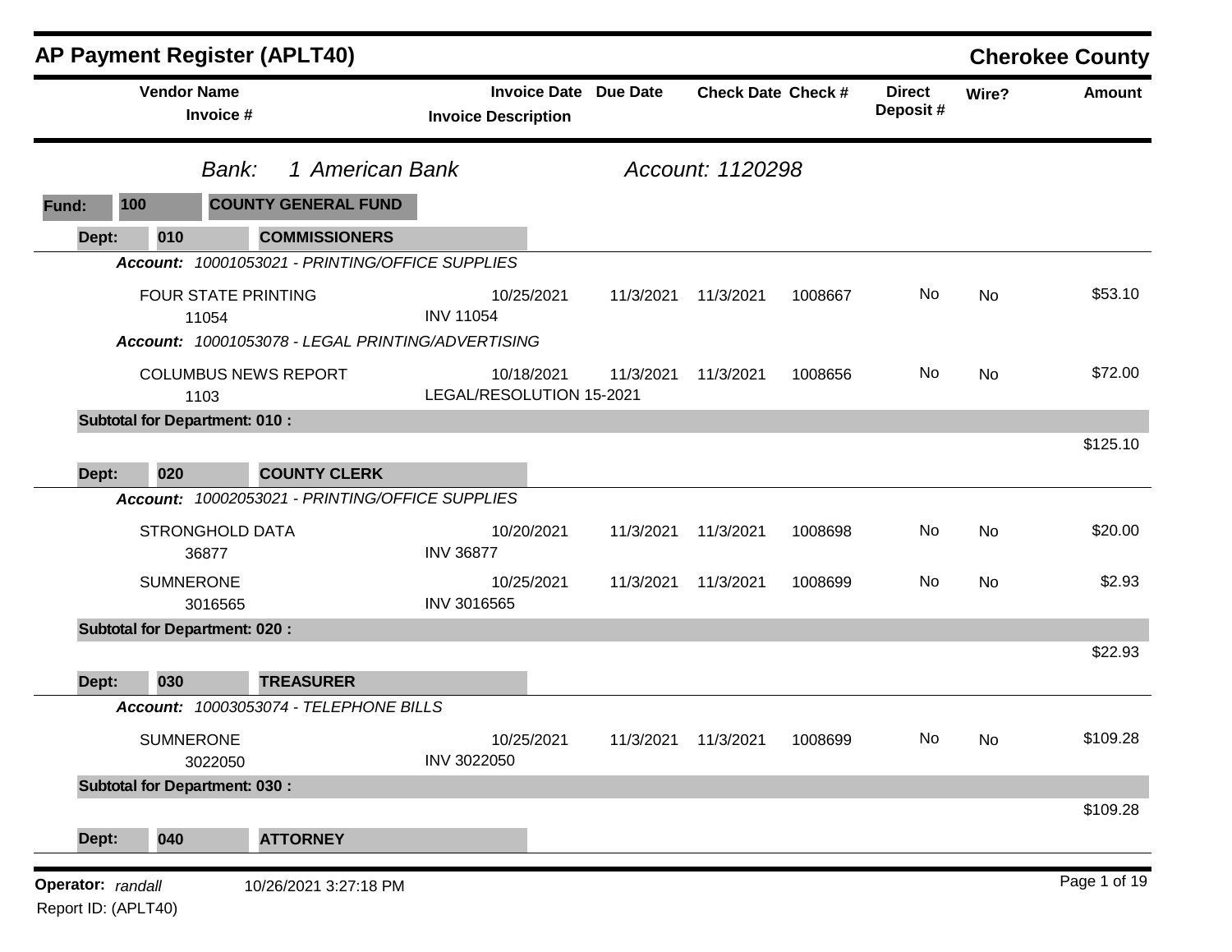|       |                                       | <b>AP Payment Register (APLT40)</b>                                  |                                            |                       |                           |         |                           |           | <b>Cherokee County</b> |
|-------|---------------------------------------|----------------------------------------------------------------------|--------------------------------------------|-----------------------|---------------------------|---------|---------------------------|-----------|------------------------|
|       | <b>Vendor Name</b><br>Invoice #       |                                                                      | <b>Invoice Description</b>                 | Invoice Date Due Date | <b>Check Date Check #</b> |         | <b>Direct</b><br>Deposit# | Wire?     | <b>Amount</b>          |
|       |                                       | Account: 10004053021 - PRINTING/OFFICE SUPPLIES                      |                                            |                       |                           |         |                           |           |                        |
|       | 5423590                               | ETTINGER'S OFFICE SUPPLY<br>Account: 10004053089 - OTHER CONTRACTUAL | 10/25/2021<br>INV 5423590                  | 11/3/2021             | 11/3/2021                 | 1008663 | No.                       | No        | \$58.42                |
|       | 2849349                               | <b>XEROX FINANCIAL SERVICES</b>                                      | 10/25/2021<br><b>INV 2849349</b>           | 11/3/2021             | 11/3/2021                 | 1008712 | No.                       | No        | \$281.24               |
|       | <b>VERIZON WIRELESS</b><br>9890760287 |                                                                      | 10/25/2021<br>INV 9890760287               | 11/3/2021             | 11/3/2021                 | 1008708 | No.                       | No        | \$80.02                |
|       | <b>Subtotal for Department: 040:</b>  |                                                                      |                                            |                       |                           |         |                           |           |                        |
| Dept: | 060                                   | <b>SHERIFF &amp; JAIL</b>                                            |                                            |                       |                           |         |                           |           | \$419.68               |
|       |                                       | Account: 10006053021 - PRINTING/OFFICE SUPPLIES                      |                                            |                       |                           |         |                           |           |                        |
|       | <b>FOUR STATE PRINTING</b><br>11522   | Account: 10006053022 - EMPLOYEE UNIFORMS/ACCESSORIES                 | 10/21/2021<br>INV 11522, BUSINESS CARDS    | 11/3/2021             | 11/3/2021                 | 1008667 | No.                       | No        | \$25.00                |
|       | 124137                                | SOUTHERN UNIFORM & EQUIPMENT                                         | 10/21/2021<br>INV 124137, COLLAR BRASS     | 11/3/2021             | 11/3/2021                 | 1008696 | No.                       | <b>No</b> | \$59.94                |
|       | 022444                                | AXON ENTERPRISE, INC.                                                | 10/21/2021<br>INV 022444, TASER BATTERY    | 11/3/2021             | 11/3/2021                 | 1008640 | No.                       | <b>No</b> | \$71.06                |
|       | 022443                                | AXON ENTERPRISE, INC.                                                | 10/21/2021<br>INV 022443, TASER CARTRIDGES | 11/3/2021             | 11/3/2021                 | 1008640 | No.                       | No        | \$550.88               |
|       | TBS ELECTRONICS, INC<br>204755        |                                                                      | 10/21/2021<br><b>INV 204755, GRANT</b>     | 11/3/2021             | 11/3/2021                 | 1008701 | No                        | No        | \$3,217.00             |
|       | TBS ELECTRONICS, INC<br>00112044      |                                                                      | 10/25/2021<br>INV 00112044                 | 11/3/2021             | 11/3/2021                 | 1008701 | No.                       | No.       | \$160.00               |
|       |                                       | Account: 10006053025 - PARTS/VEHICLE REPAIRS                         |                                            |                       |                           |         |                           |           |                        |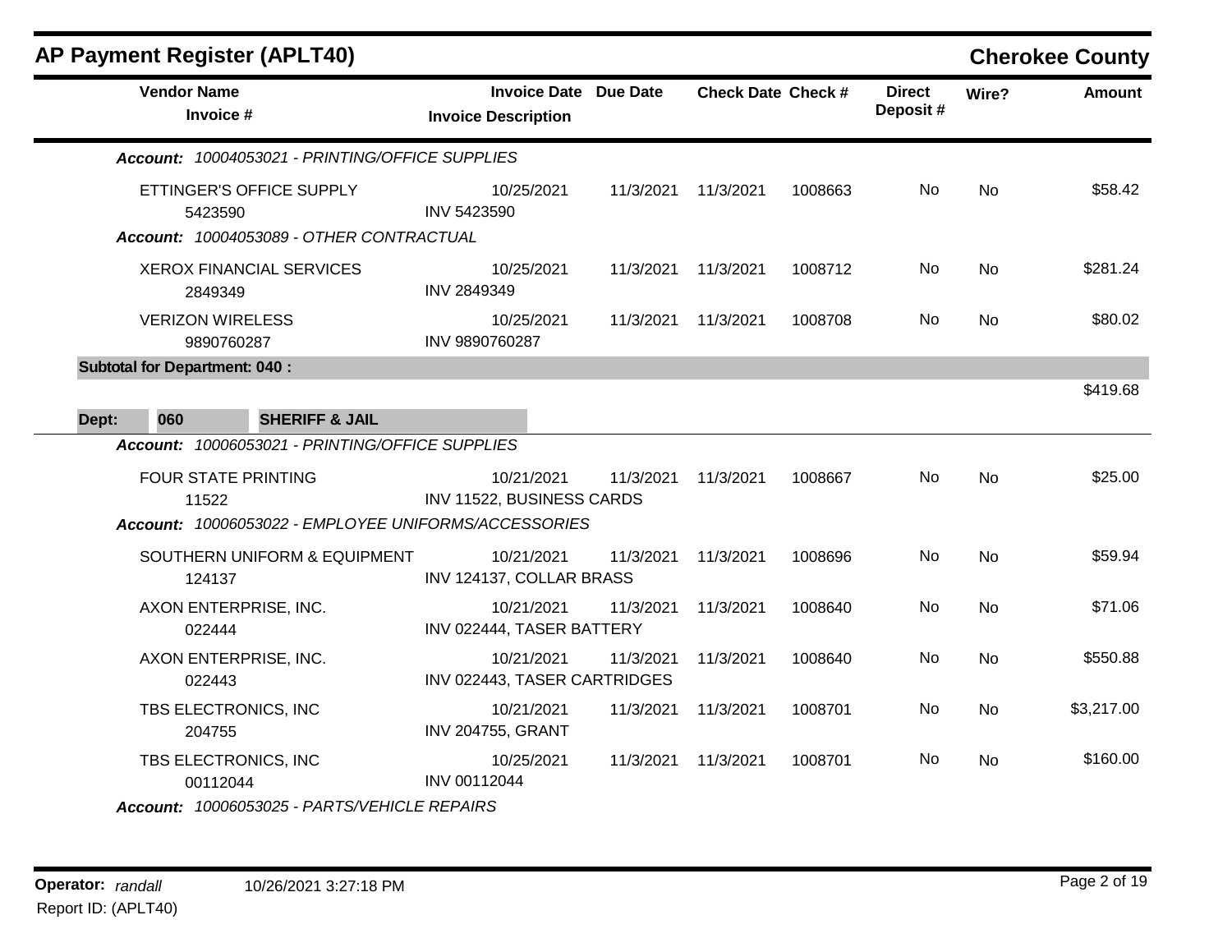| <b>Vendor Name</b><br>Invoice #                                                                                      | <b>Invoice Date Due Date</b><br><b>Invoice Description</b> |           | <b>Check Date Check #</b> |         | <b>Direct</b><br>Deposit# | Wire?     | <b>Amount</b> |
|----------------------------------------------------------------------------------------------------------------------|------------------------------------------------------------|-----------|---------------------------|---------|---------------------------|-----------|---------------|
| <b>BEACON TIRE</b><br>60062699                                                                                       | 10/25/2021<br>INV 60062699                                 | 11/3/2021 | 11/3/2021                 | 1008642 | No                        | <b>No</b> | \$319.48      |
| Account: 10006053030 - GASOLINE<br>JIM WOODS MARKETING INC<br>0043422<br>Account: 10006053072 - GAS, ELECTRIC, WATER | 10/25/2021<br>INV 0043422                                  | 11/3/2021 | 11/3/2021                 | 1008673 | No                        | <b>No</b> | \$12,064.87   |
| <b>LIBERTY UTILITIES</b><br>1020 SH                                                                                  | 10/21/2021<br>ACCT 643108-13-7                             | 11/3/2021 | 11/3/2021                 | 1008679 | No                        | <b>No</b> | \$7,128.00    |
| Account: 10006053076 - PROFESSIONAL SERVICES<br>KANSAS SECRETARY OF STATE<br>1103 sh                                 | 10/21/2021<br>NOTARY PUBLIC/JOSH HARVEY                    | 11/3/2021 | 11/3/2021                 | 1008677 | No                        | No        | \$25.00       |
| FOUR STATE PRINTING<br>11523                                                                                         | 10/25/2021<br><b>INV 11523</b>                             | 11/3/2021 | 11/3/2021                 | 1008667 | No                        | No        | \$27.80       |
| TEEL INSURANCE AGENCY INC<br>365                                                                                     | 10/21/2021<br>INV 365/NOTARY BOND                          | 11/3/2021 | 11/3/2021                 | 1008702 | No                        | No        | \$50.00       |
| SECRETARY OF STATE<br>1103 SH                                                                                        | 10/25/2021<br>NOTARY PUBLIC/DAKOTA SCHNIEDERS              | 11/3/2021 | 11/3/2021                 | 1008694 | No                        | No        | \$25.00       |
| TEEL INSURANCE AGENCY INC<br>369                                                                                     | 10/25/2021<br><b>NOTARY BOND</b>                           | 11/3/2021 | 11/3/2021                 | 1008702 | No                        | <b>No</b> | \$50.00       |
| Account: 10006053080 - MAINTENANCE/BLDGS & GROUNDS                                                                   |                                                            |           |                           |         |                           |           |               |
| CAMFIL USA, INC<br>30254903                                                                                          | 10/21/2021<br>INV 30254903                                 | 11/3/2021 | 11/3/2021                 | 1008647 | No                        | <b>No</b> | \$573.74      |
| CAMFIL USA, INC<br>30255343                                                                                          | 10/21/2021<br>INV 30255343                                 | 11/3/2021 | 11/3/2021                 | 1008647 | No                        | No        | \$85.01       |
| MICHELLE TIPPIE<br>1103                                                                                              | 10/21/2021<br><b>REIMBURSEMENT</b>                         | 11/3/2021 | 11/3/2021                 | 1008683 | No                        | No        | \$89.12       |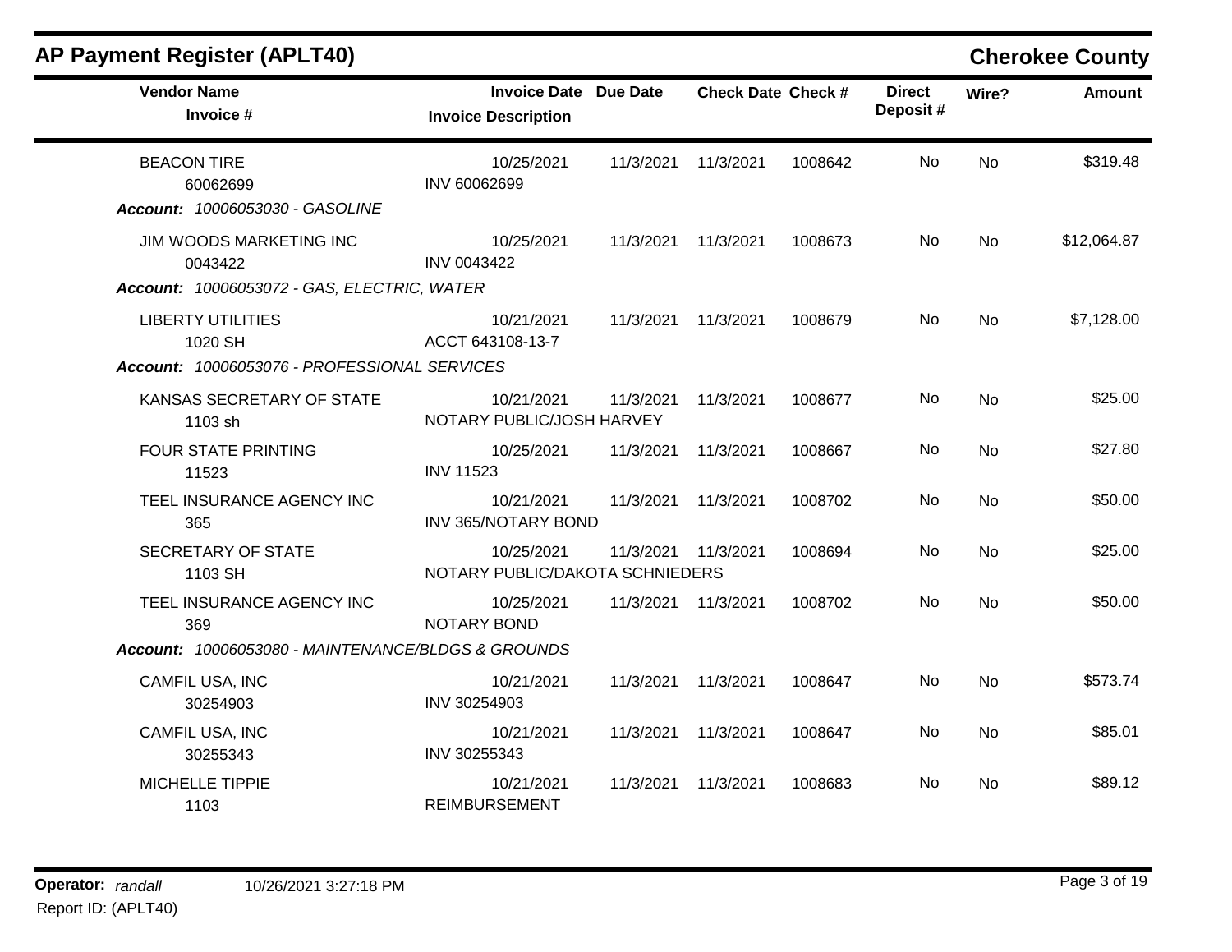| <b>Vendor Name</b><br>Invoice #                                                   | <b>Invoice Date Due Date</b><br><b>Invoice Description</b> |           | <b>Check Date Check #</b> |         | <b>Direct</b><br>Deposit # | Wire?     | <b>Amount</b> |
|-----------------------------------------------------------------------------------|------------------------------------------------------------|-----------|---------------------------|---------|----------------------------|-----------|---------------|
| <b>HANK HILDEBRANDT</b><br>18290                                                  | 10/21/2021<br><b>INV 18290</b>                             | 11/3/2021 | 11/3/2021                 | 1008671 | No                         | <b>No</b> | \$785.06      |
| <b>HANK HILDEBRANDT</b><br>18670<br>Account: 10006053083 - EQUIPMENT LEASE/RENTAL | 10/21/2021<br><b>INV 18670</b>                             | 11/3/2021 | 11/3/2021                 | 1008671 | No                         | <b>No</b> | \$100.00      |
| COPY PRODUCTS INC<br>390302                                                       | 10/21/2021<br><b>INV 390302</b>                            | 11/3/2021 | 11/3/2021                 | 1008658 | No                         | <b>No</b> | \$51.53       |
| COPY PRODUCTS INC<br>390413                                                       | 10/21/2021<br>INV 390413                                   | 11/3/2021 | 11/3/2021                 | 1008658 | No                         | <b>No</b> | \$49.50       |
| Account: 10006053737 - INMATE PERSONAL ITEMS                                      |                                                            |           |                           |         |                            |           |               |
| <b>TURNKEY CORRECTIONS</b><br>369                                                 | 10/21/2021<br>INV 369, INMATE ITEMS                        |           | 11/3/2021 11/3/2021       | 1008707 | No                         | No        | \$1,495.13    |
| <b>TURNKEY CORRECTIONS</b><br>409                                                 | 10/21/2021<br>INV 409, INMATE ITEMS                        | 11/3/2021 | 11/3/2021                 | 1008707 | No                         | <b>No</b> | \$271.28      |
| <b>TURNKEY CORRECTIONS</b><br>368                                                 | 10/21/2021<br>INV 368, INMATE ITEMS                        | 11/3/2021 | 11/3/2021                 | 1008707 | No                         | <b>No</b> | \$581.02      |
| <b>TURNKEY CORRECTIONS</b><br>410                                                 | 10/21/2021<br><b>INV 410</b>                               | 11/3/2021 | 11/3/2021                 | 1008707 | No                         | <b>No</b> | \$1,573.11    |
| Account: 10006053786 - INMATE MEDICAL                                             |                                                            |           |                           |         |                            |           |               |
| <b>BTX KS INC</b><br>3228093201                                                   | 10/21/2021<br>INV 3228093021, MEDICAL                      | 11/3/2021 | 11/3/2021                 | 1008645 | No                         | <b>No</b> | \$156.00      |
| DIRECT BENEFIT SOLUTIONS<br>2021-154                                              | 10/21/2021<br>INV 2021-154                                 | 11/3/2021 | 11/3/2021                 | 1008660 | No                         | No        | \$397.35      |
| <b>Subtotal for Department: 060:</b>                                              |                                                            |           |                           |         |                            |           |               |
| Dept:<br>070<br><b>DISTRICT COURT</b>                                             |                                                            |           |                           |         |                            |           | \$29,981.88   |

*Account: 10007053089 - OTHER CONTRACTUAL*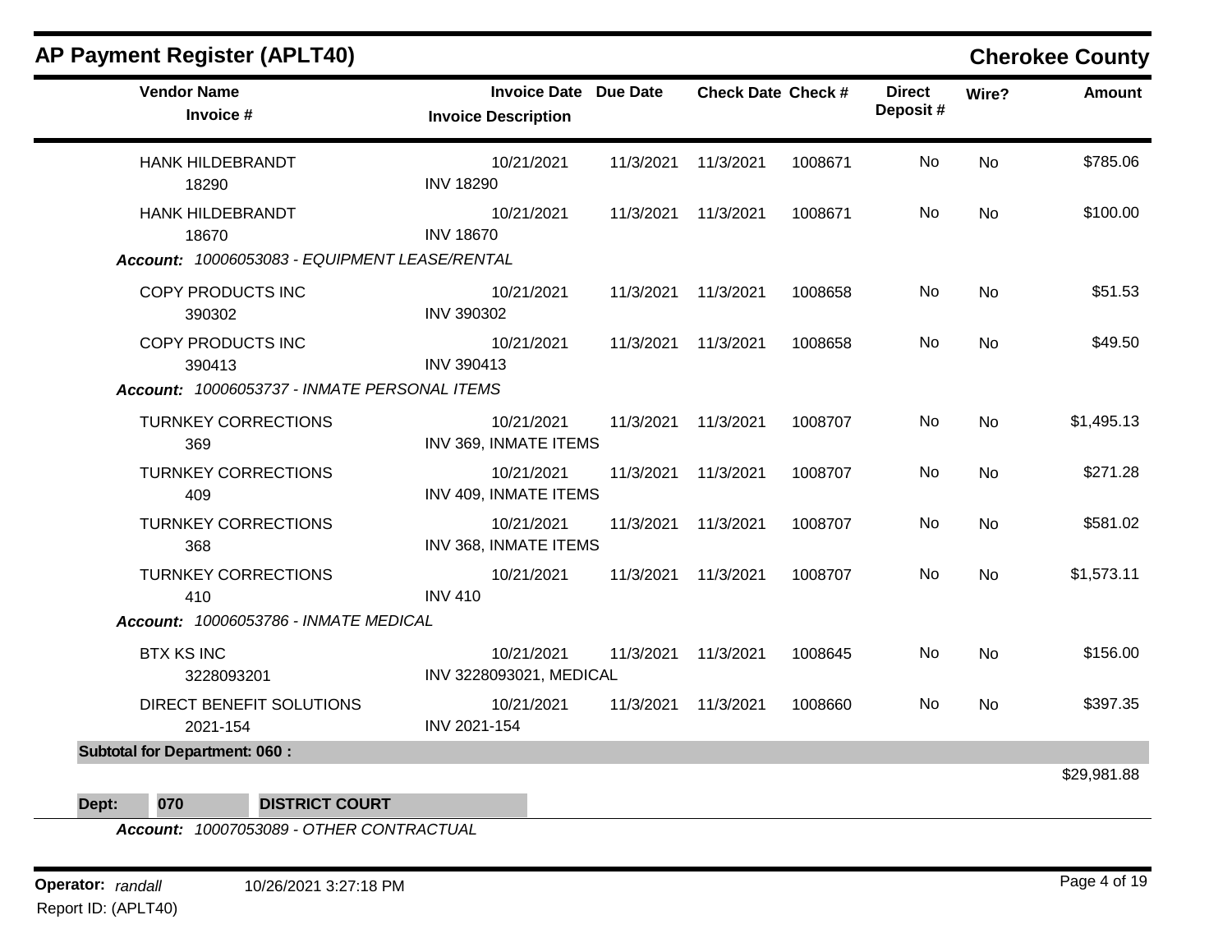|       | <b>AP Payment Register (APLT40)</b>                |                                                            |           |                           |         |                           |                | <b>Cherokee County</b> |
|-------|----------------------------------------------------|------------------------------------------------------------|-----------|---------------------------|---------|---------------------------|----------------|------------------------|
|       | <b>Vendor Name</b><br>Invoice #                    | <b>Invoice Date Due Date</b><br><b>Invoice Description</b> |           | <b>Check Date Check #</b> |         | <b>Direct</b><br>Deposit# | Wire?          | <b>Amount</b>          |
|       | <b>DOUGLAS ROPER STEELE</b><br>1103                | 10/18/2021<br>MONTHLY ATTY/CO CONTRACT                     | 11/3/2021 | 11/3/2021                 | 1008661 | No.                       | <b>No</b>      | \$2,750.00             |
|       | <b>JOANNA L DERFELT</b><br>1103                    | 10/18/2021<br>MONTHLY ATTY/CO CONTRACT                     | 11/3/2021 | 11/3/2021                 | 1008674 | No.                       | No             | \$2,750.00             |
|       | <b>MELANIE BINGHAM</b><br>1103                     | 10/18/2021<br>MONTHLY ATTY/CO CONTRACT                     | 11/3/2021 | 11/3/2021                 | 1008681 | No.                       | No             | \$2,750.00             |
|       | <b>CANDACE BREWSTER GAYOSO</b><br>1103             | 10/18/2021<br>MOTNLY ATTY/CO CONTRACT                      | 11/3/2021 | 11/3/2021                 | 1008648 | No.                       | <b>No</b>      | \$2,750.00             |
|       | <b>Subtotal for Department: 070:</b>               |                                                            |           |                           |         |                           |                |                        |
|       |                                                    |                                                            |           |                           |         |                           |                | \$11,000.00            |
| Dept: | 080<br><b>COURTHOUSE</b>                           |                                                            |           |                           |         |                           |                |                        |
|       | Account: 10008053021 - PRINTING/OFFICE SUPPLIES    |                                                            |           |                           |         |                           |                |                        |
|       | <b>BARBARA S BILKE</b>                             | 10/18/2021                                                 | 11/3/2021 | 11/3/2021                 | 1008641 | No.                       | N <sub>o</sub> | \$51.78                |
|       | 1103<br>Account: 10008053040 - JANITORIAL SUPPLIES | <b>INV 3586</b>                                            |           |                           |         |                           |                |                        |
|       | <b>CINTAS #459</b>                                 | 10/20/2021                                                 | 11/3/2021 | 11/3/2021                 | 1008653 | No                        | <b>No</b>      | \$59.19                |
|       | 4099313501                                         | INV 4099313501                                             |           |                           |         |                           |                |                        |
|       | CINTAS #459<br>4098587137                          | 10/18/2021<br>INV 4098587137                               | 11/3/2021 | 11/3/2021                 | 1008653 | No.                       | N <sub>o</sub> | \$59.19                |
|       | Account: 10008053072 - GAS, ELECTRIC, WATER        |                                                            |           |                           |         |                           |                |                        |
|       | <b>LIBERTY UTILITIES</b><br>1103                   | 10/25/2021<br>ACCT 305532-35-0                             | 11/3/2021 | 11/3/2021                 | 1008679 | No                        | <b>No</b>      | \$3,895.99             |
|       | PRO SOLUTIONS, LLC<br>202109203                    | 10/18/2021<br>INV 2021-09-203                              | 11/3/2021 | 11/3/2021                 | 1008690 | No.                       | No             | \$49.56                |
|       | Account: 10008053080 - MAINTENANCE/BLDGS & GROUNDS |                                                            |           |                           |         |                           |                |                        |
|       | TOUCHTON ELECTRIC INC<br>64906                     | 10/18/2021<br><b>INV 64906</b>                             | 11/3/2021 | 11/3/2021                 | 1008705 | No.                       | No.            | \$34.00                |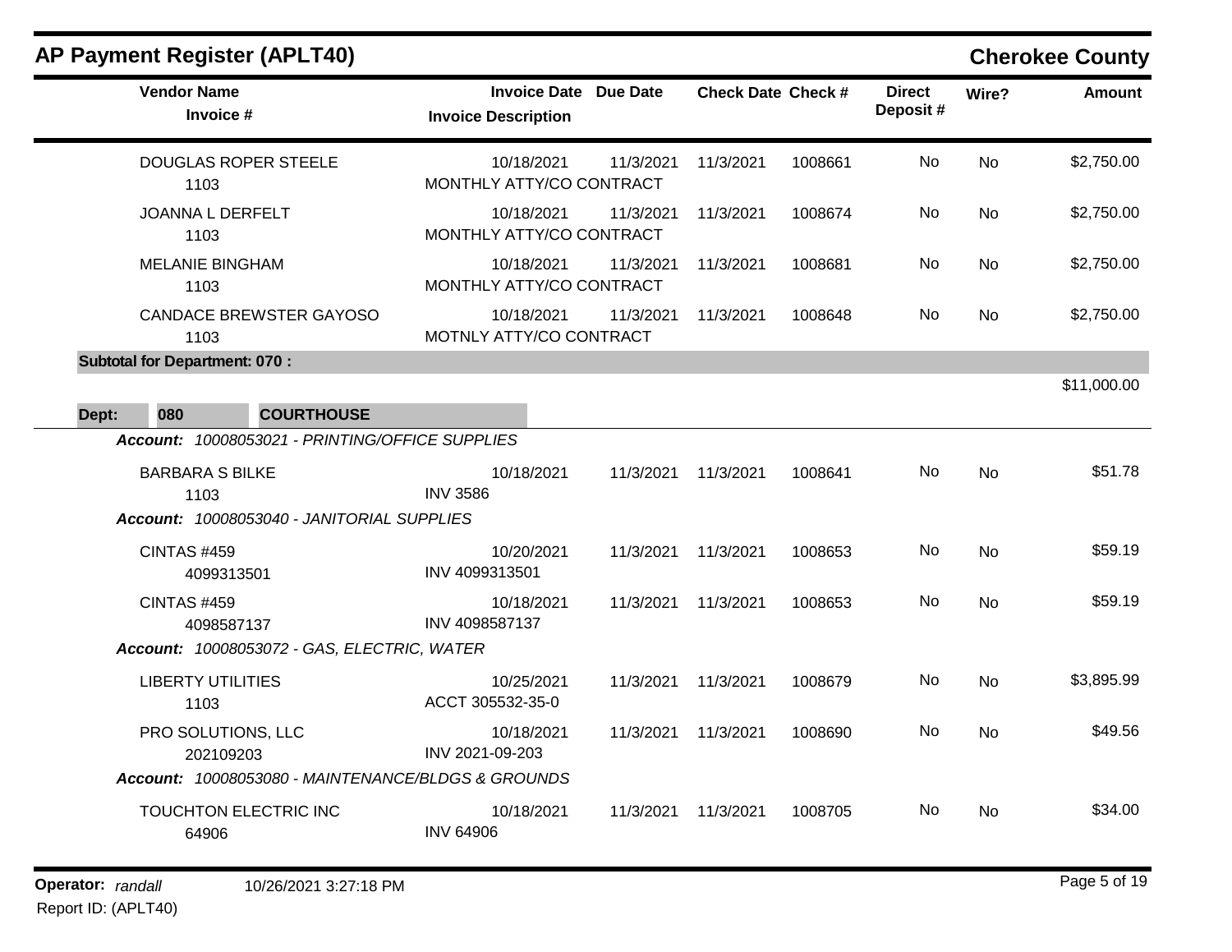| <b>AP Payment Register (APLT40)</b>                                                     |                                                      |                 |                           |         |                           |       | <b>Cherokee County</b> |
|-----------------------------------------------------------------------------------------|------------------------------------------------------|-----------------|---------------------------|---------|---------------------------|-------|------------------------|
| <b>Vendor Name</b><br>Invoice #                                                         | <b>Invoice Date</b><br><b>Invoice Description</b>    | <b>Due Date</b> | <b>Check Date Check #</b> |         | <b>Direct</b><br>Deposit# | Wire? | <b>Amount</b>          |
| TRUE VALUE COLUMBUS<br>A450975                                                          | 10/20/2021<br><b>TRANS A450975, KEYS</b>             | 11/3/2021       | 11/3/2021                 | 1008706 | No                        | No    | \$15.21                |
| TRUE VALUE COLUMBUS<br>A447144<br>Account: 10008053089 - OTHER CONTRACTUAL              | 10/20/2021<br><b>TRANS A447144. KEYS</b>             | 11/3/2021       | 11/3/2021                 | 1008706 | No                        | No    | \$3.38                 |
| OFFICE OF THE STATE FIRE MARSHAL<br>478105                                              | 10/18/2021<br><b>INV 478105</b>                      | 11/3/2021       | 11/3/2021                 | 1008689 | No                        | No    | \$60.00                |
| <b>WILBERT MEMORIALS</b><br>A39193                                                      | 10/18/2021<br><b>VET MEM - 161482</b>                | 11/3/2021       | 11/3/2021                 | 1008711 | No                        | No    | \$600.00               |
| QUADIENT FINANCE USA, INC<br>1103                                                       | 10/25/2021<br><b>ACCT 9979</b>                       | 11/3/2021       | 11/3/2021                 | 1008692 | No                        | No    | \$3,000.00             |
| <b>MERCY COLUMBUS</b><br>1103                                                           | 10/25/2021<br>ACCT H9420000358001/KHP WARRANT LABS   | 11/3/2021       | 11/3/2021                 | 1008682 | No                        | No    | \$352.00               |
| <b>FORENSIC MEDICAL</b><br>18575                                                        | 10/18/2021<br><b>INV 18575</b>                       | 11/3/2021       | 11/3/2021                 | 1008666 | No                        | No    | \$2,104.00             |
| <b>Subtotal for Department: 080:</b>                                                    |                                                      |                 |                           |         |                           |       |                        |
| 095<br><b>HUMAN RESOURCE</b><br>Dept:                                                   |                                                      |                 |                           |         |                           |       | \$10,284.30            |
| Account: 10009553021 - PRINTING/OFFICE SUPPLIES<br><b>QUILL CORPORATION</b><br>20048108 | 10/18/2021<br>INV 20048108, TONER                    | 11/3/2021       | 11/3/2021                 | 1008693 | No                        | No    | \$258.53               |
| <b>Subtotal for Department: 095:</b>                                                    |                                                      |                 |                           |         |                           |       |                        |
| Dept:<br>130<br><b>RECREATION</b>                                                       |                                                      |                 |                           |         |                           |       | \$258.53               |
| Account: 10013053599 - RECREATION                                                       |                                                      |                 |                           |         |                           |       |                        |
| <b>WEIR SENIOR CENTER</b><br>1103                                                       | 10/25/2021<br><b>COMMISSIONER DONATION/M FRAZIER</b> |                 | 11/3/2021 11/3/2021       | 1008710 | No                        | No    | \$500.00               |
| Operator: randall<br>10/26/2021 3:27:18 PM                                              |                                                      |                 |                           |         |                           |       | Page 6 of 19           |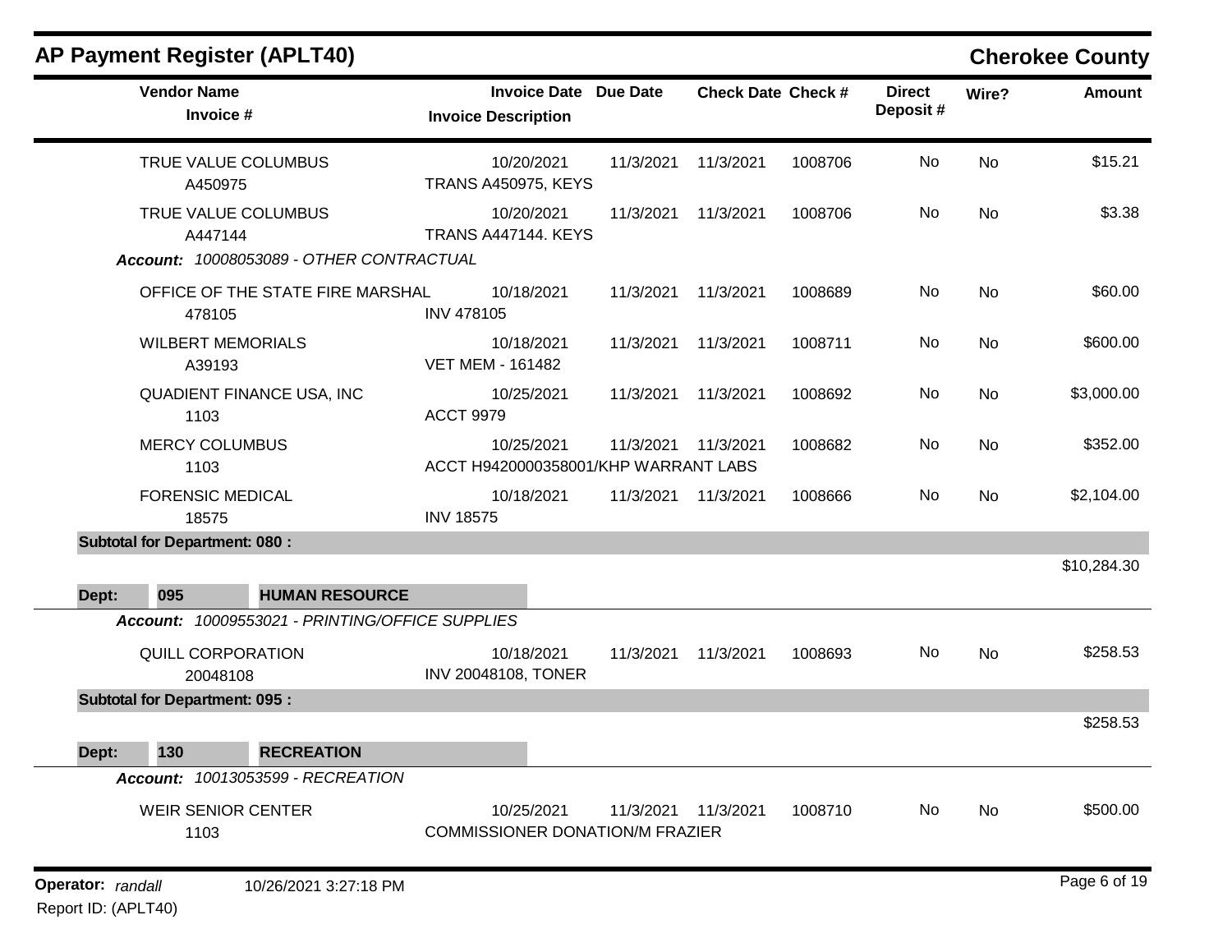|       |                                      | <b>AP Payment Register (APLT40)</b>                           |                                                            |           |                           |         |                           |           | <b>Cherokee County</b> |
|-------|--------------------------------------|---------------------------------------------------------------|------------------------------------------------------------|-----------|---------------------------|---------|---------------------------|-----------|------------------------|
|       | <b>Vendor Name</b><br>Invoice #      |                                                               | <b>Invoice Date Due Date</b><br><b>Invoice Description</b> |           | <b>Check Date Check #</b> |         | <b>Direct</b><br>Deposit# | Wire?     | <b>Amount</b>          |
|       | 1103                                 | <b>GALENA PARKS &amp; RECREATION</b>                          | 10/25/2021<br><b>COMMISSIONER DONATION/M FRAZIER</b>       | 11/3/2021 | 11/3/2021                 | 1008669 | No                        | <b>No</b> | \$1,000.00             |
|       | <b>Subtotal for Department: 130:</b> |                                                               |                                                            |           |                           |         |                           |           | \$1,500.00             |
| Dept: | 150                                  | <b>COMPUTER PROGRAMMING</b>                                   |                                                            |           |                           |         |                           |           |                        |
|       |                                      | Account: 10015053089 - OTHER CONTRACTUAL                      |                                                            |           |                           |         |                           |           |                        |
|       | 6982                                 | SEK REGIONAL JUVENILE DETENTION CTR                           | 10/18/2021<br>INV 6982, MO DETENTION FEE                   | 11/3/2021 | 11/3/2021                 | 1008695 | No.                       | <b>No</b> | \$8,003.00             |
|       | <b>Subtotal for Department: 150:</b> |                                                               |                                                            |           |                           |         |                           |           | \$8,003.00             |
|       | <b>Subtotal for Fund: 100:</b>       |                                                               |                                                            |           |                           |         |                           |           | \$61,704.70            |
| Fund: | 110                                  | <b>ROAD AND BRIDGE</b>                                        |                                                            |           |                           |         |                           |           |                        |
| Dept: | 000                                  | <b>NON-DEPARTMENTAL</b>                                       |                                                            |           |                           |         |                           |           |                        |
|       |                                      | Account: 11000053021 - PRINTING/OFFICE SUPPLIES               |                                                            |           |                           |         |                           |           |                        |
|       | <b>STRONGHOLD DATA</b><br>36877      |                                                               | 10/20/2021<br><b>INV 36877</b>                             | 11/3/2021 | 11/3/2021                 | 1008698 | No                        | <b>No</b> | \$20.00                |
|       |                                      | Account: 11000053023 - EMPLOYEE FOOD/MEALS                    |                                                            |           |                           |         |                           |           |                        |
|       | CODY ZOOK<br>1103                    |                                                               | 10/25/2021<br><b>REIMBURSEMENTS</b>                        | 11/3/2021 | 11/3/2021                 | 1008655 | No.                       | <b>No</b> | \$96.45                |
|       | <b>BRYAN WILLIAMS</b><br>1103        |                                                               | 10/25/2021<br><b>REIMBURSEMENT</b>                         | 11/3/2021 | 11/3/2021                 | 1008644 | No                        | No        | \$21.02                |
|       |                                      | Account: 11000053030 - GASOLINE                               |                                                            |           |                           |         |                           |           |                        |
|       | 0043423                              | JIM WOODS MARKETING INC<br>Account: 11000053031 - DIESEL FUEL | 10/25/2021<br><b>INV 0043423</b>                           | 11/3/2021 | 11/3/2021                 | 1008673 | No.                       | No.       | \$10,925.07            |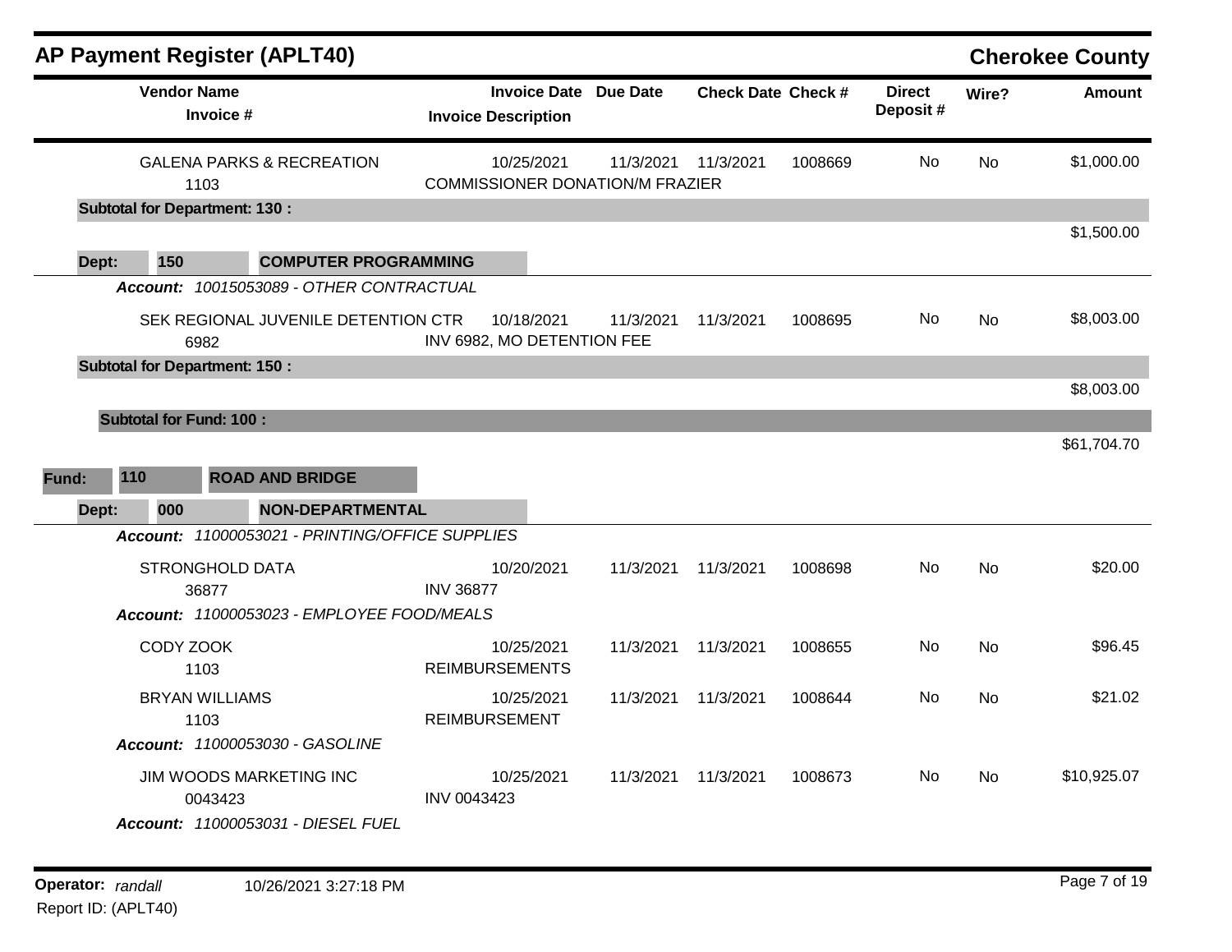| <b>Vendor Name</b>                                     | <b>Invoice Date Due Date</b>    |                     | <b>Check Date Check #</b> |         | <b>Direct</b> | Wire?          | <b>Amount</b> |
|--------------------------------------------------------|---------------------------------|---------------------|---------------------------|---------|---------------|----------------|---------------|
| Invoice #                                              | <b>Invoice Description</b>      |                     |                           |         | Deposit#      |                |               |
| JIM WOODS MARKETING INC<br>0044124                     | 10/25/2021<br>INV 0044124       | 11/3/2021           | 11/3/2021                 | 1008673 | No            | <b>No</b>      | \$17,945.30   |
| JIM WOODS MARKETING INC<br>0043416                     | 10/25/2021<br>INV 0043416       |                     | 11/3/2021 11/3/2021       | 1008673 | No.           | No             | \$19,754.32   |
| JIM WOODS MARKETING INC<br>0042256                     | 10/25/2021<br>INV 0042256       |                     | 11/3/2021 11/3/2021       | 1008673 | No            | <b>No</b>      | \$20,579.70   |
| Account: 11000053032 - OIL/GREASE                      |                                 |                     |                           |         |               |                |               |
| FROST OIL COMPANY<br>0258313                           | 10/20/2021<br>INV 0258313       |                     | 11/3/2021 11/3/2021       | 1008668 | No.           | No             | \$3,726.67    |
| Account: 11000053033 - TIRES                           |                                 |                     |                           |         |               |                |               |
| <b>CALLS SERVICE</b><br>102208                         | 10/25/2021<br><b>INV 102208</b> |                     | 11/3/2021 11/3/2021       | 1008646 | No.           | <b>No</b>      | \$1,050.00    |
| Account: 11000053034 - ASPHALT                         |                                 |                     |                           |         |               |                |               |
| BLEVINS ASPHALT CONSTRUCTION CO INC 10/25/2021<br>6355 | <b>INV 6355</b>                 |                     | 11/3/2021 11/3/2021       | 1008643 | No            | <b>No</b>      | \$135.88      |
| BLEVINS ASPHALT CONSTRUCTION CO INC<br>6275            | 10/18/2021<br><b>INV 6275</b>   | 11/3/2021 11/3/2021 |                           | 1008643 | No            | <b>No</b>      | \$163.53      |
| Account: 11000053037 - SIGNS/POSTS                     |                                 |                     |                           |         |               |                |               |
| NATIONAL SIGN CO INC<br>198392                         | 10/25/2021<br><b>INV 198392</b> |                     | 11/3/2021 11/3/2021       | 1008688 | No            | N <sub>o</sub> | \$2,763.50    |
| Account: 11000053074 - UTILITIES/TELEPHONE BILLS       |                                 |                     |                           |         |               |                |               |
| <b>LIBERTY UTILITIES</b><br>1103 HWY                   | 10/20/2021<br>ACCT 049852-69-2  |                     | 11/3/2021 11/3/2021       | 1008679 | No            | <b>No</b>      | \$22.90       |
| <b>LIBERTY UTILITIES</b><br>1103 HWY1                  | 10/20/2021<br>ACCT 158630-59-0  |                     | 11/3/2021 11/3/2021       | 1008679 | No.           | No             | \$864.81      |
| <b>LIBERTY UTILITIES</b><br>1103 HWY2                  | 10/20/2021<br>ACCT 854931-63-1  |                     | 11/3/2021 11/3/2021       | 1008679 | No.           | <b>No</b>      | \$447.80      |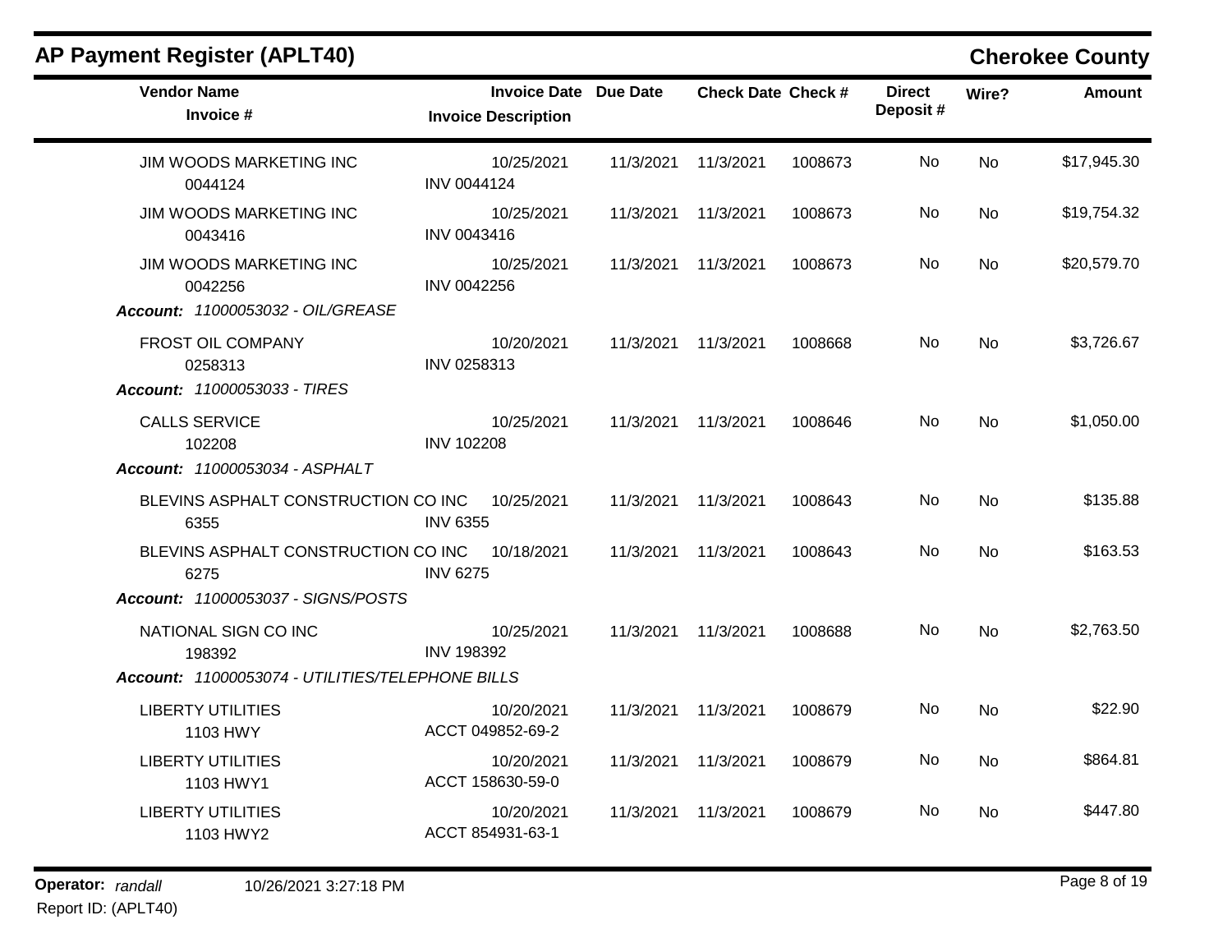| <b>AP Payment Register (APLT40)</b>                                                 |                                                            |           |                           |         |                           |           | <b>Cherokee County</b> |
|-------------------------------------------------------------------------------------|------------------------------------------------------------|-----------|---------------------------|---------|---------------------------|-----------|------------------------|
| <b>Vendor Name</b><br>Invoice #                                                     | <b>Invoice Date Due Date</b><br><b>Invoice Description</b> |           | <b>Check Date Check #</b> |         | <b>Direct</b><br>Deposit# | Wire?     | <b>Amount</b>          |
| <b>LIBERTY UTILITIES</b><br>1103 HWY3<br>Account: 11000053079 - MACHINERY/EQUIPMENT | 10/20/2021<br>ACCT 906398-41-7                             |           | 11/3/2021 11/3/2021       | 1008679 | No                        | <b>No</b> | \$73.95                |
| <b>GENERAL MACHINERY OF PITTSBURG</b><br>17232                                      | 10/25/2021<br><b>INV 17232</b>                             | 11/3/2021 | 11/3/2021                 | 1008670 | No                        | <b>No</b> | \$190.07               |
| <b>GENERAL MACHINERY OF PITTSBURG</b><br>17184                                      | 10/25/2021<br><b>INV 17184</b>                             |           | 11/3/2021 11/3/2021       | 1008670 | No.                       | No.       | \$296.99               |
| GENERAL MACHINERY OF PITTSBURG<br>17215                                             | 10/25/2021<br><b>INV 17215</b>                             | 11/3/2021 | 11/3/2021                 | 1008670 | No                        | <b>No</b> | \$145.98               |
| <b>GENERAL MACHINERY OF PITTSBURG</b><br>17212                                      | 10/25/2021<br><b>INV 17212</b>                             | 11/3/2021 | 11/3/2021                 | 1008670 | No.                       | No        | \$216.00               |
| <b>MIDWEST WHEEL</b><br>250141300                                                   | 10/20/2021<br>INV 2501413-00                               | 11/3/2021 | 11/3/2021                 | 1008684 | No                        | No        | \$552.55               |
| T.S. ELECTRIC LLC<br>1373                                                           | 10/18/2021<br><b>INV 1373</b>                              | 11/3/2021 | 11/3/2021                 | 1008700 | No                        | <b>No</b> | \$1,873.60             |
| <b>GENERAL MACHINERY OF PITTSBURG</b><br>16798                                      | 10/18/2021<br><b>INV 16798</b>                             | 11/3/2021 | 11/3/2021                 | 1008670 | No.                       | No        | \$30.56                |
| GENERAL MACHINERY OF PITTSBURG<br>17183                                             | 10/25/2021<br><b>INV 17183</b>                             | 11/3/2021 | 11/3/2021                 | 1008670 | No                        | No        | \$4,588.29             |
| <b>EQUIPMENT BLADES</b><br>024264                                                   | 10/18/2021<br><b>INV 024264</b>                            | 11/3/2021 | 11/3/2021                 | 1008662 | No                        | <b>No</b> | \$2,349.45             |
| CONTINENTAL RESEARCH CORPORATION<br>0030326                                         | 10/18/2021<br>INV 0030326                                  | 11/3/2021 | 11/3/2021                 | 1008657 | No                        | No        | \$915.49               |
| <b>MIDWEST WHEEL</b><br>2533358-03                                                  | 10/18/2021<br>INV 2533358-03                               | 11/3/2021 | 11/3/2021                 | 1008684 | No                        | No        | \$223.38               |
| NATALINIS AUTOMOTIVE<br>787499                                                      | 10/25/2021<br><b>INV 787499</b>                            | 11/3/2021 | 11/3/2021                 | 1008686 | No.                       | No.       | \$25.17                |

### $\mathbf{r}$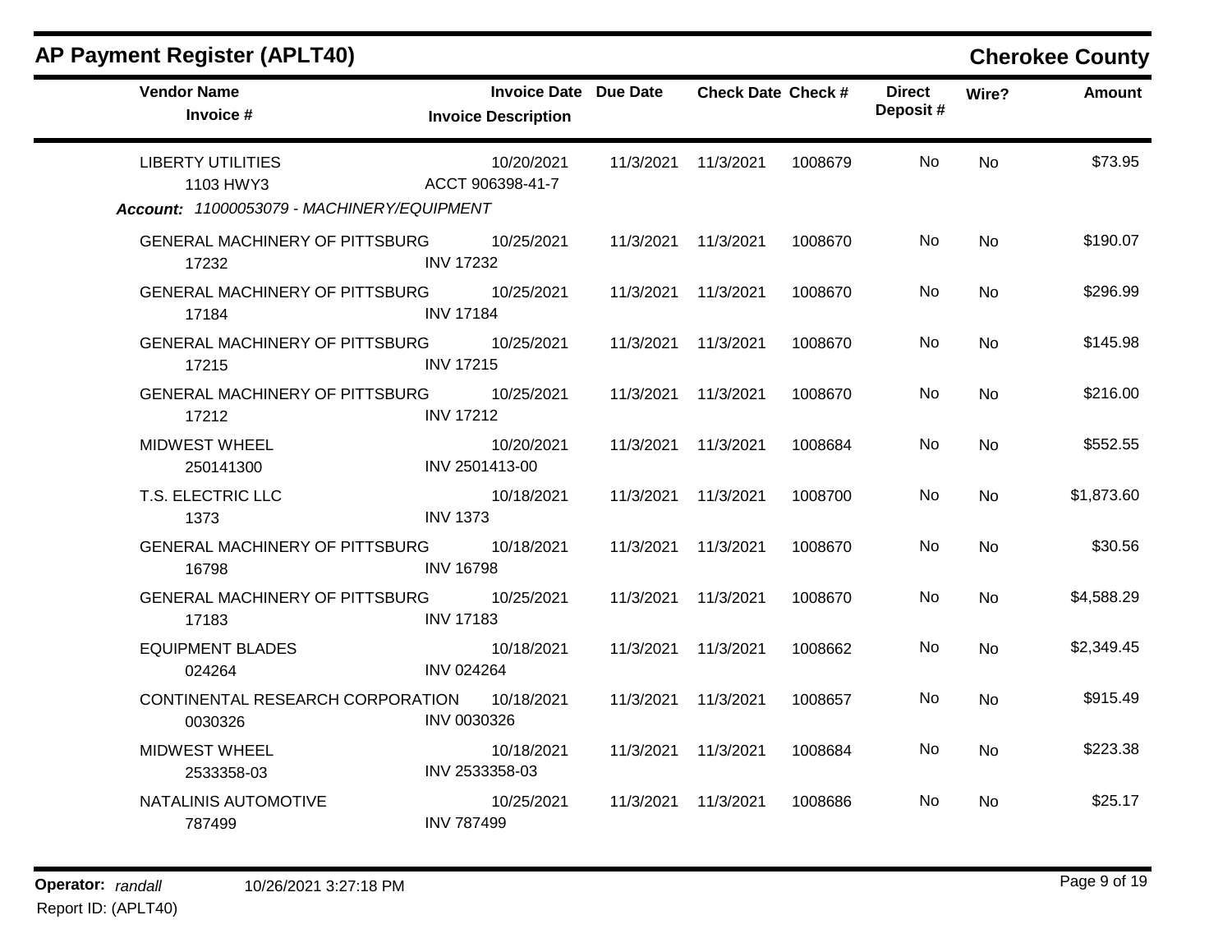| <b>AP Payment Register (APLT40)</b> |                                                            |           |                           |         |                           |           | <b>Cherokee County</b> |
|-------------------------------------|------------------------------------------------------------|-----------|---------------------------|---------|---------------------------|-----------|------------------------|
| <b>Vendor Name</b><br>Invoice #     | <b>Invoice Date Due Date</b><br><b>Invoice Description</b> |           | <b>Check Date Check #</b> |         | <b>Direct</b><br>Deposit# | Wire?     | <b>Amount</b>          |
| NATALINIS AUTOMOTIVE<br>786571      | 10/18/2021<br><b>INV 786571</b>                            | 11/3/2021 | 11/3/2021                 | 1008686 | No                        | <b>No</b> | \$314.66               |
| NATALINIS AUTOMOTIVE<br>786642      | 10/18/2021<br><b>INV 786642</b>                            | 11/3/2021 | 11/3/2021                 | 1008686 | No                        | No        | \$54.10                |
| NATALINIS AUTOMOTIVE<br>786699      | 10/18/2021<br><b>INV 786699</b>                            | 11/3/2021 | 11/3/2021                 | 1008686 | No                        | No        | \$4.44                 |
| NATALINIS AUTOMOTIVE<br>786706      | 10/18/2021<br><b>INV 786706</b>                            | 11/3/2021 | 11/3/2021                 | 1008686 | No                        | No        | \$19.98                |
| NATALINIS AUTOMOTIVE<br>786768      | 10/18/2021<br><b>INV 786768</b>                            | 11/3/2021 | 11/3/2021                 | 1008686 | No                        | No        | \$15.16                |
| NATALINIS AUTOMOTIVE<br>786769      | 10/18/2021<br><b>INV 786769</b>                            | 11/3/2021 | 11/3/2021                 | 1008686 | No                        | No        | \$14.88                |
| <b>MIDWEST WHEEL</b><br>250141301   | 10/20/2021<br>INV 2501413-01                               | 11/3/2021 | 11/3/2021                 | 1008684 | No                        | No        | \$236.46               |
| NATALINIS AUTOMOTIVE<br>787274      | 10/25/2021<br><b>INV 787274</b>                            | 11/3/2021 | 11/3/2021                 | 1008686 | No                        | No        | \$33.49                |
| <b>MIDWEST WHEEL</b><br>250141302   | 10/20/2021<br>INV 2501413-02                               | 11/3/2021 | 11/3/2021                 | 1008684 | No                        | No        | \$512.55               |
| NATALINIS AUTOMOTIVE<br>787277      | 10/25/2021<br><b>INV 787277</b>                            | 11/3/2021 | 11/3/2021                 | 1008686 | No                        | No        | \$50.47                |
| NATALINIS AUTOMOTIVE<br>784608      | 10/25/2021<br><b>INV 787608</b>                            | 11/3/2021 | 11/3/2021                 | 1008686 | No                        | No        | \$18.98                |
| NATALINIS AUTOMOTIVE<br>787454      | 10/25/2021<br><b>INV 787454</b>                            | 11/3/2021 | 11/3/2021                 | 1008686 | No                        | No        | \$26.45                |
| NATALINIS AUTOMOTIVE<br>787216      | 10/20/2021<br><b>INV 787216</b>                            |           | 11/3/2021 11/3/2021       | 1008686 | No                        | No        | \$124.58               |
| NATALINIS AUTOMOTIVE<br>787514      | 10/25/2021<br><b>INV 787514</b>                            | 11/3/2021 | 11/3/2021                 | 1008687 | No                        | No        | \$31.49                |

Report ID: (APLT40)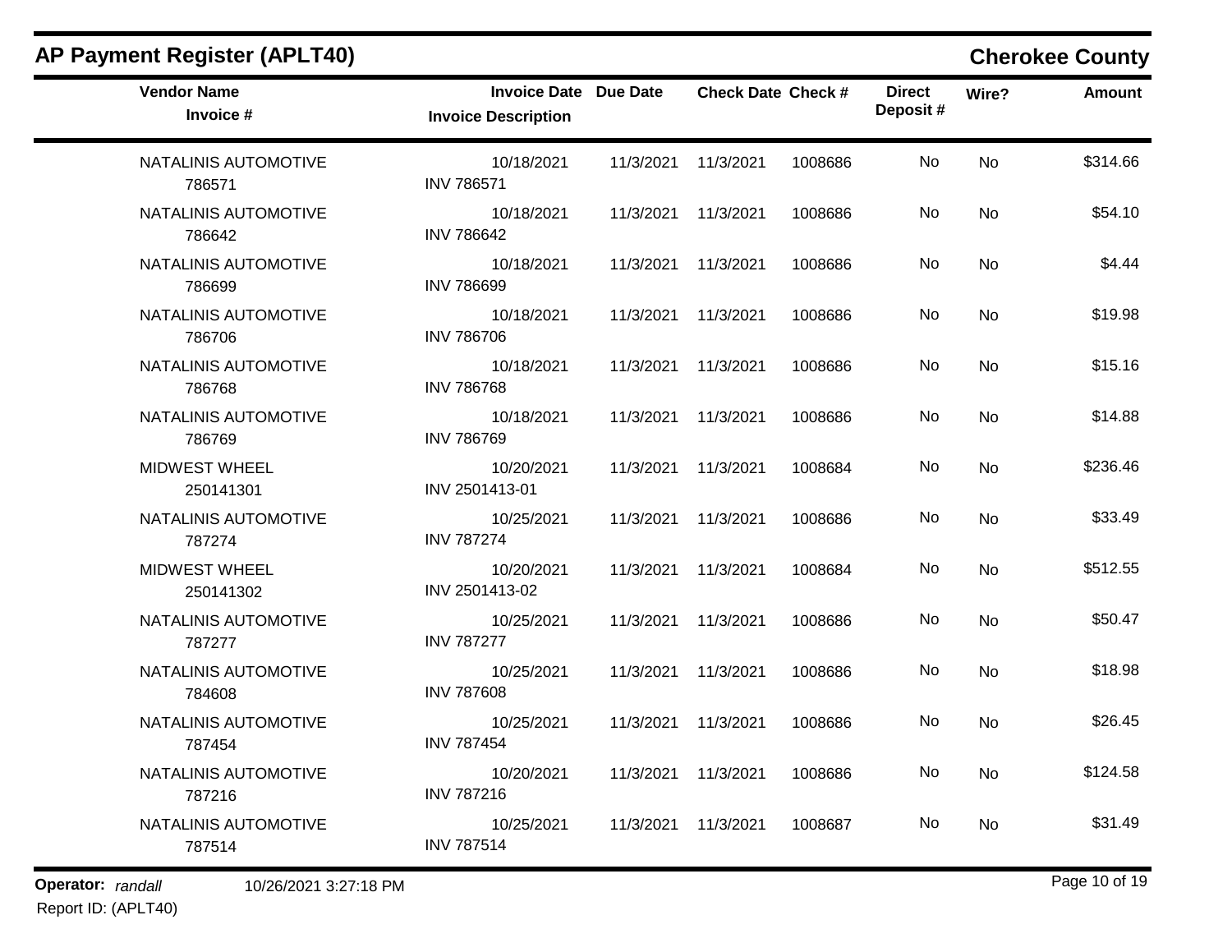| <b>Vendor Name</b><br>Invoice #              | <b>Invoice Date Due Date</b><br><b>Invoice Description</b> |           | <b>Check Date Check #</b> |         | <b>Direct</b><br>Deposit# | Wire?     | <b>Amount</b> |
|----------------------------------------------|------------------------------------------------------------|-----------|---------------------------|---------|---------------------------|-----------|---------------|
| <b>FLEETPRIDE</b><br>79505203                | 10/18/2021<br>INV 79505203                                 |           | 11/3/2021 11/3/2021       | 1008665 | No                        | No        | \$972.62      |
| <b>FLEETPRIDE</b><br>79612077 HWY            | 10/18/2021<br>INV 79612077                                 |           | 11/3/2021 11/3/2021       | 1008665 | No                        | No        | \$174.72      |
| <b>FLEETPRIDE</b><br>80189779                | 10/18/2021<br><b>INV 80189779, CREDIT</b>                  |           | 11/3/2021 11/3/2021       | 1008665 | No                        | <b>No</b> | (\$524.16)    |
| <b>PTG</b><br>813011672                      | 10/20/2021<br>INV 813011672                                |           | 11/3/2021 11/3/2021       | 1008691 | No                        | No        | \$153.11      |
| <b>PTG</b><br>81302449                       | 10/18/2021<br>INV 81302449                                 |           | 11/3/2021 11/3/2021       | 1008691 | No                        | No        | \$1,014.30    |
| TRUE VALUE COLUMBUS<br>A451531               | 10/18/2021<br><b>TRANS A451531</b>                         | 11/3/2021 | 11/3/2021                 | 1008706 | No                        | <b>No</b> | \$9.89        |
| <b>PTG</b><br>CM813010782                    | 10/20/2021<br><b>CREDIT</b>                                |           | 11/3/2021 11/3/2021       | 1008691 | No                        | <b>No</b> | (\$172.90)    |
| JOHN FABICK TRACTOR CO<br>PIJO0428584        | 10/18/2021<br><b>INV PIJO0428584</b>                       |           | 11/3/2021 11/3/2021       | 1008675 | No                        | <b>No</b> | \$399.98      |
| JOHN FABICK TRACTOR CO<br>PIJO0428585        | 10/18/2021<br><b>INV PIJO0428585</b>                       |           | 11/3/2021 11/3/2021       | 1008675 | No                        | <b>No</b> | \$13.00       |
| <b>JOHN FABICK TRACTOR CO</b><br>PIJO0429280 | 10/25/2021<br><b>INV PIJO0429280</b>                       |           | 11/3/2021 11/3/2021       | 1008675 | No                        | No        | \$270.58      |
| NATALINIS AUTOMOTIVE<br>787404               | 10/25/2021<br><b>INV 787404</b>                            |           | 11/3/2021 11/3/2021       | 1008686 | No                        | <b>No</b> | \$6.52        |
| MIDWEST WHEEL<br>2552528-01                  | 10/18/2021<br>INV 2552528-01                               |           | 11/3/2021 11/3/2021       | 1008684 | No.                       | <b>No</b> | \$265.38      |
| <b>MIDWEST WHEEL</b><br>2510032-07           | 10/18/2021<br>INV 2510032-07                               |           | 11/3/2021 11/3/2021       | 1008684 | No                        | No        | \$249.24      |
| NATALINIS AUTOMOTIVE<br>787276               | 10/25/2021<br><b>INV 787276</b>                            |           | 11/3/2021 11/3/2021       | 1008686 | No.                       | No        | \$94.60       |
|                                              |                                                            |           |                           |         |                           |           |               |

Report ID: (APLT40)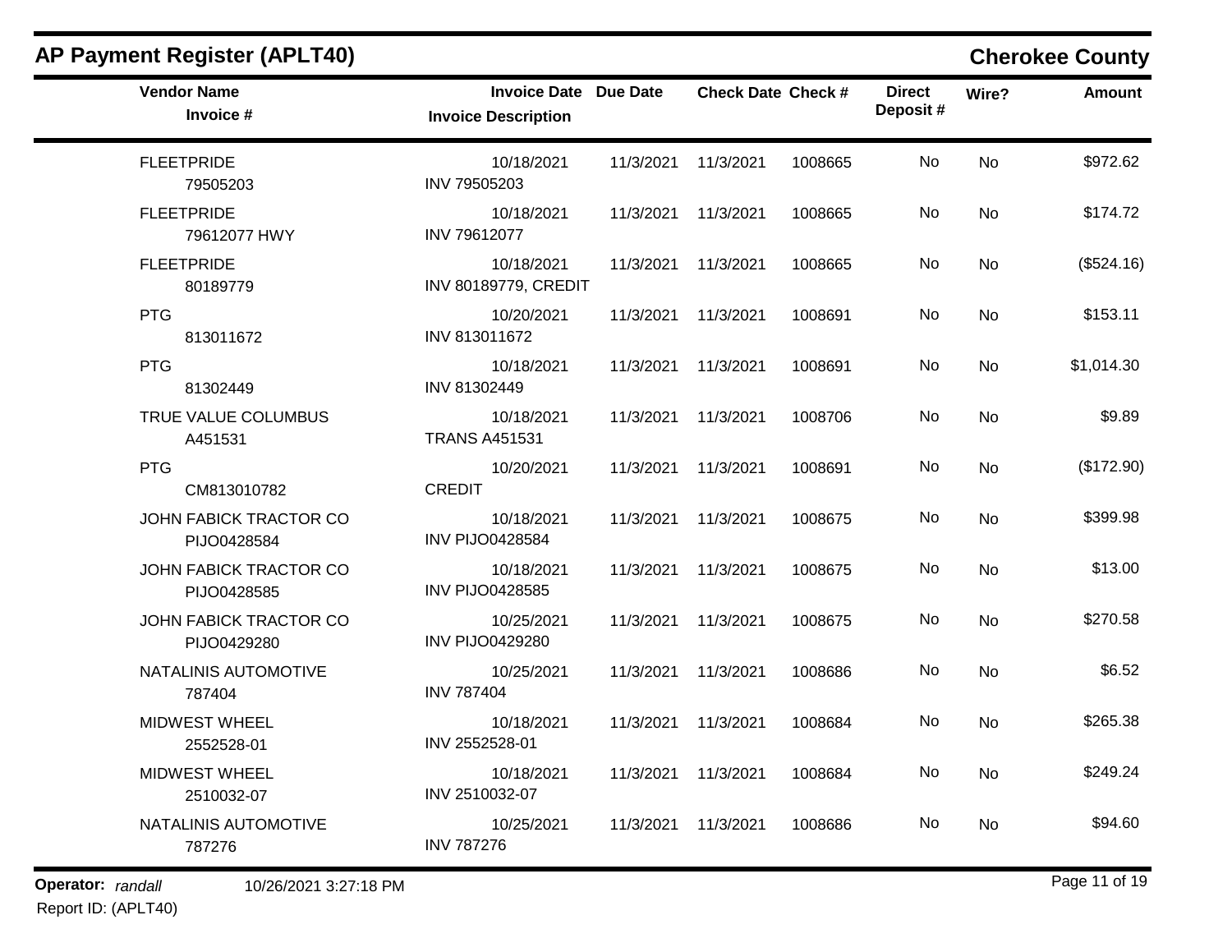| <b>Vendor Name</b><br>Invoice #                                                                 | <b>Invoice Date Due Date</b><br><b>Invoice Description</b> |                     | <b>Check Date Check #</b> |         | <b>Direct</b><br>Deposit# | Wire?     | <b>Amount</b> |
|-------------------------------------------------------------------------------------------------|------------------------------------------------------------|---------------------|---------------------------|---------|---------------------------|-----------|---------------|
| JOHN FABICK TRACTOR CO<br>PIJO0429468                                                           | 10/25/2021<br><b>INV PIJO0429468</b>                       | 11/3/2021           | 11/3/2021                 | 1008675 | No                        | <b>No</b> | \$195.68      |
| <b>MIDWEST WHEEL</b><br>2566397-00                                                              | 10/18/2021<br>INV 2566397-00                               | 11/3/2021           | 11/3/2021                 | 1008684 | No                        | <b>No</b> | \$474.14      |
| <b>MIDWEST WHEEL</b><br>2566397-01                                                              | 10/18/2021<br>INV 2566397-01                               | 11/3/2021           | 11/3/2021                 | 1008684 | No                        | <b>No</b> | \$435.83      |
| <b>MIDWEST WHEEL</b><br>257736500                                                               | 10/25/2021<br>INV 257736500                                | 11/3/2021           | 11/3/2021                 | 1008684 | No                        | <b>No</b> | \$78.98       |
| <b>MIDWEST WHEEL</b><br>257762700                                                               | 10/25/2021<br>INV 257762700                                | 11/3/2021           | 11/3/2021                 | 1008684 | No                        | <b>No</b> | \$1,317.72    |
| <b>MIDWEST WHEEL</b><br>257762701                                                               | 10/25/2021<br>INV 257762701                                | 11/3/2021 11/3/2021 |                           | 1008684 | No.                       | No        | \$11.18       |
| <b>MIDWEST WHEEL</b><br>257831200                                                               | 10/25/2021<br>INV 257831200                                | 11/3/2021 11/3/2021 |                           | 1008684 | No                        | <b>No</b> | \$53.75       |
| JOPLIN AUTOMOTIVE LLC<br>275206                                                                 | 10/18/2021<br><b>INV 275206</b>                            | 11/3/2021           | 11/3/2021                 | 1008676 | No                        | <b>No</b> | \$358.24      |
| MUNICIPAL INDUSTRIAL SUPPLY<br>3208                                                             | 10/25/2021<br><b>INV 3208</b>                              | 11/3/2021           | 11/3/2021                 | 1008685 | No                        | <b>No</b> | \$603.60      |
| <b>FARMERS COOPERATIVE ASSOCIATION</b><br>312885                                                | 10/25/2021<br><b>INV 312885</b>                            | 11/3/2021           | 11/3/2021                 | 1008664 | No.                       | <b>No</b> | \$10.89       |
| <b>FARMERS COOPERATIVE ASSOCIATION</b><br>312677                                                | 10/20/2021<br><b>INV 312677</b>                            | 11/3/2021           | 11/3/2021                 | 1008664 | No                        | <b>No</b> | \$18.52       |
| FARMERS COOPERATIVE ASSOCIATION<br>312750<br>Account: 11000053080 - MAINTENANCE/BLDGS & GROUNDS | 10/25/2021<br><b>INV 312750</b>                            | 11/3/2021           | 11/3/2021                 | 1008664 | No                        | <b>No</b> | \$19.99       |
| TRUE VALUE COLUMBUS<br>A451700                                                                  | 10/20/2021<br><b>TRANS A451700</b>                         | 11/3/2021           | 11/3/2021                 | 1008706 | No.                       | <b>No</b> | \$6.47        |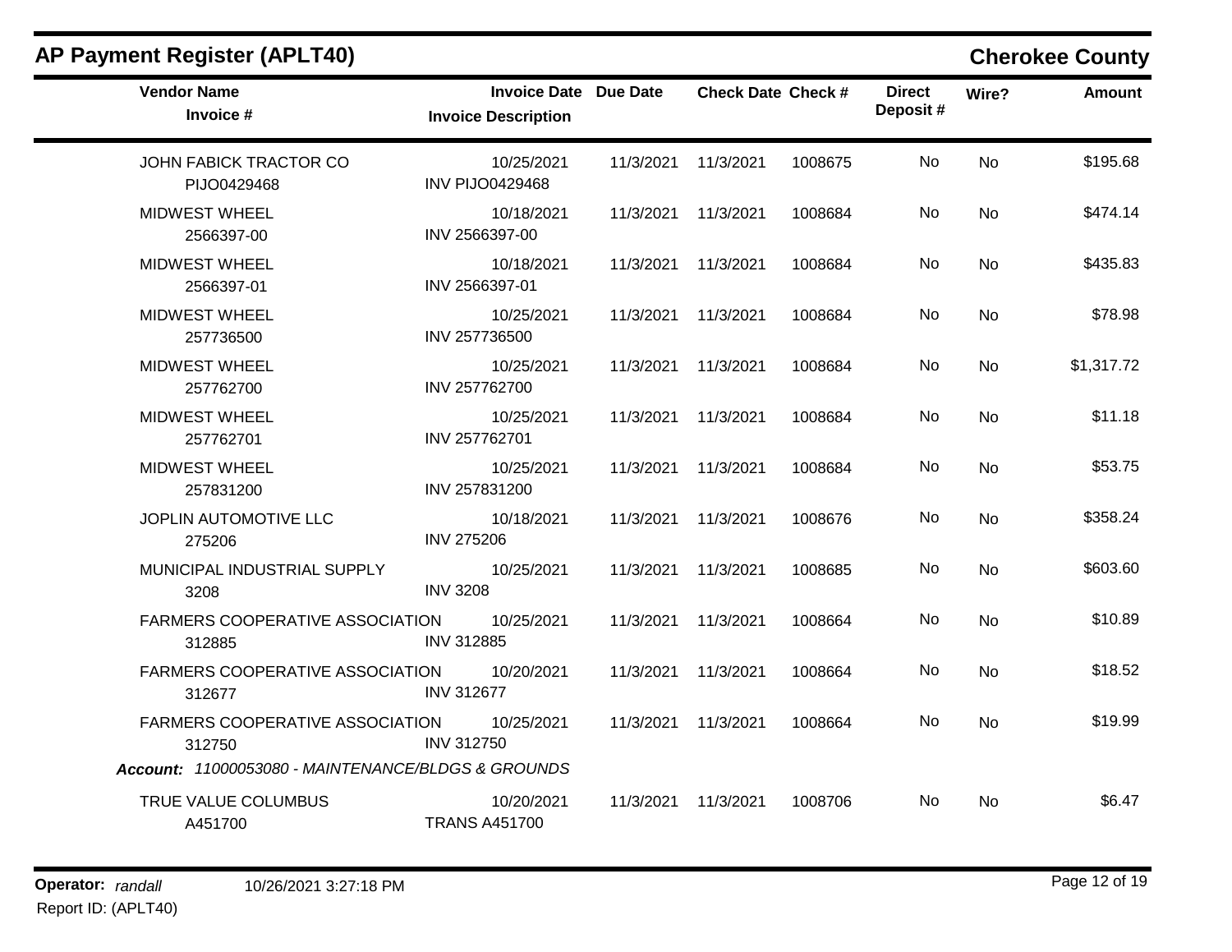| <b>Vendor Name</b><br>Invoice #                     | <b>Invoice Date Due Date</b><br><b>Invoice Description</b> | <b>Check Date Check #</b> |         | <b>Direct</b><br>Deposit# | Wire?     | <b>Amount</b> |
|-----------------------------------------------------|------------------------------------------------------------|---------------------------|---------|---------------------------|-----------|---------------|
| CLEAN THE UNIFORM CO JOPLIN<br>20249663             | 10/18/2021<br>INV 20249663                                 | 11/3/2021 11/3/2021       | 1008654 | <b>No</b>                 | <b>No</b> | \$35.01       |
| CLEAN THE UNIFORM CO JOPLIN<br>20251294             | 10/20/2021<br>INV 20251294                                 | 11/3/2021 11/3/2021       | 1008654 | No                        | <b>No</b> | \$115.61      |
| TRUE VALUE COLUMBUS<br>A451663                      | 10/20/2021<br><b>TRANS A451663</b>                         | 11/3/2021 11/3/2021       | 1008706 | No                        | No        | \$38.69       |
| TRUE VALUE COLUMBUS<br>A451669                      | 10/20/2021<br><b>TRANS A451669</b>                         | 11/3/2021 11/3/2021       | 1008706 | No                        | <b>No</b> | \$7.78        |
| Account: 11000053093 - OFFICE FURNITURE/EQUIP       |                                                            |                           |         |                           |           |               |
| <b>KISSTECH</b><br>2554                             | 10/25/2021<br><b>INV 2554</b>                              | 11/3/2021 11/3/2021       | 1008678 | No                        | <b>No</b> | \$100.00      |
| <b>Account: 11000053238 - ASPHALT - DISTRICT #1</b> |                                                            |                           |         |                           |           |               |
| <b>TEETER'S PAVING</b><br>2160                      | 10/18/2021<br><b>INV 2160</b>                              | 11/3/2021 11/3/2021       | 1008704 | No                        | <b>No</b> | \$5,660.30    |
| TEETER'S ASPHALT & MATERIALS<br>9382                | 10/18/2021<br><b>INV 9382</b>                              | 11/3/2021 11/3/2021       | 1008703 | No                        | <b>No</b> | \$43,125.53   |
| TEETER'S ASPHALT & MATERIALS<br>9372                | 10/18/2021<br><b>INV 9372</b>                              | 11/3/2021 11/3/2021       | 1008703 | No                        | <b>No</b> | \$95,836.05   |
| TEETER'S ASPHALT & MATERIALS<br>9396                | 10/25/2021<br><b>INV 9396</b>                              | 11/3/2021 11/3/2021       | 1008703 | No                        | <b>No</b> | \$42,846.32   |
| <b>TEETER'S PAVING</b><br>2161                      | 10/20/2021<br><b>INV 2161</b>                              | 11/3/2021 11/3/2021       | 1008704 | No                        | <b>No</b> | \$7,964.00    |
| <b>TEETER'S PAVING</b><br>2159                      | 10/18/2021<br><b>INV 2159</b>                              | 11/3/2021 11/3/2021       | 1008704 | No                        | <b>No</b> | \$8,094.00    |
| <b>Subtotal for Department: 000:</b>                |                                                            |                           |         |                           |           |               |
|                                                     |                                                            |                           |         |                           |           | \$301,791.28  |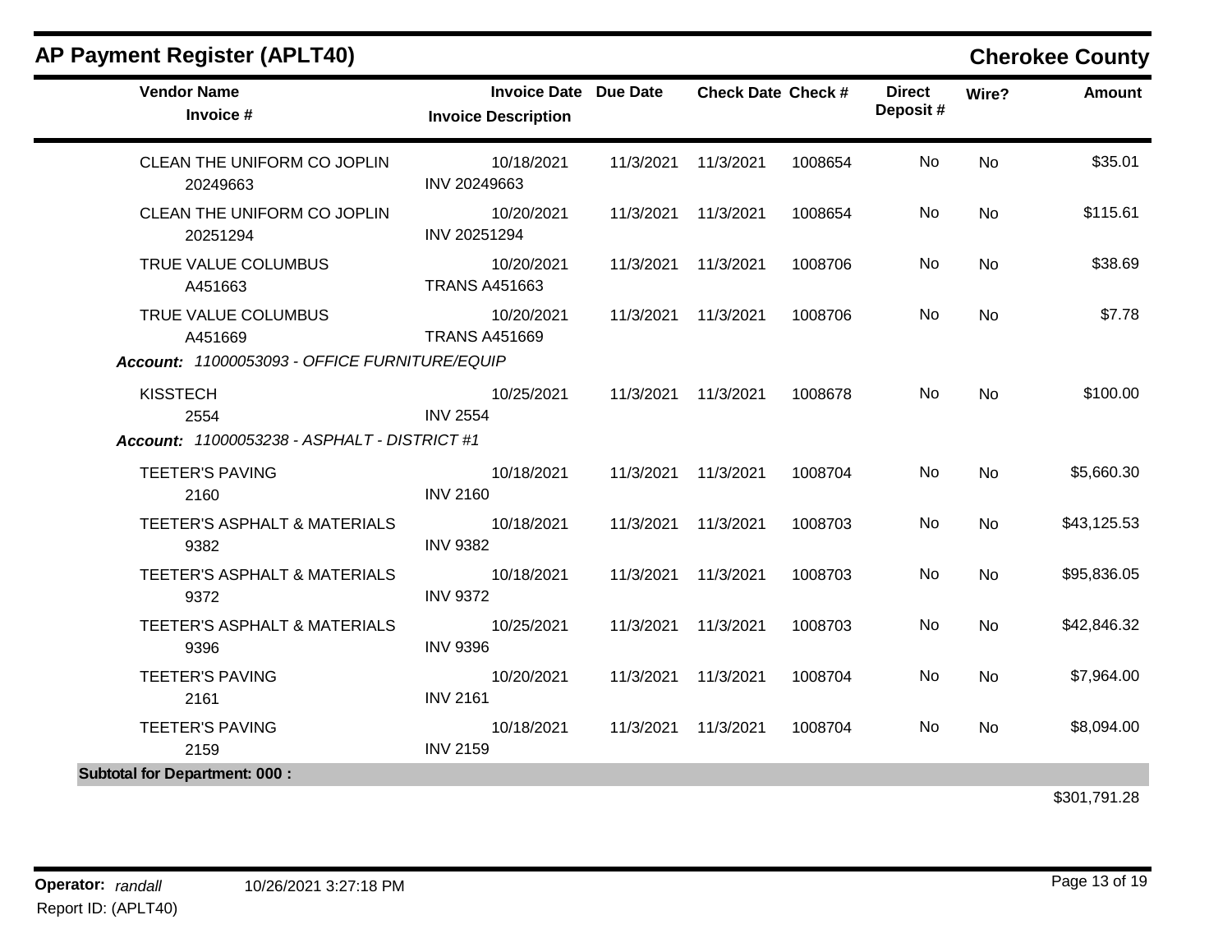|                   |                                | <b>AP Payment Register (APLT40)</b>                                               |                                                            |           |                           |         |                           |           | <b>Cherokee County</b> |
|-------------------|--------------------------------|-----------------------------------------------------------------------------------|------------------------------------------------------------|-----------|---------------------------|---------|---------------------------|-----------|------------------------|
|                   |                                | <b>Vendor Name</b><br>Invoice #                                                   | <b>Invoice Date Due Date</b><br><b>Invoice Description</b> |           | <b>Check Date Check #</b> |         | <b>Direct</b><br>Deposit# | Wire?     | <b>Amount</b>          |
|                   | <b>Subtotal for Fund: 110:</b> |                                                                                   |                                                            |           |                           |         |                           |           |                        |
| Fund:             | 130                            | <b>NOXIOUS WEED</b>                                                               |                                                            |           |                           |         |                           |           | \$301,791.28           |
| Dept:             | 000                            | <b>NON-DEPARTMENTAL</b>                                                           |                                                            |           |                           |         |                           |           |                        |
|                   |                                | Account: 13000053023 - EMPLOYEE FOOD/MEALS                                        |                                                            |           |                           |         |                           |           |                        |
|                   |                                | <b>JAMES C PARSONS</b><br>1103<br><b>Account: 13000053077 - HOTEL RENTALS</b>     | 10/25/2021<br><b>REIMBURSEMENTS</b>                        | 11/3/2021 | 11/3/2021                 | 1008672 | No                        | No        | \$27.90                |
|                   |                                | <b>JAMES C PARSONS</b><br>1103<br>Account: 13000053088 - PROFESSIONAL DEVELOPMENT | 10/25/2021<br><b>REIMBURSEMENTS</b>                        | 11/3/2021 | 11/3/2021                 | 1008672 | No                        | No        | \$115.49               |
|                   |                                | <b>JAMES C PARSONS</b><br>1103                                                    | 10/25/2021<br><b>REIMBURSEMENTS</b>                        | 11/3/2021 | 11/3/2021                 | 1008672 | No                        | No        | \$45.00                |
|                   |                                | <b>Subtotal for Department: 000:</b>                                              |                                                            |           |                           |         |                           |           |                        |
|                   |                                | <b>Subtotal for Fund: 130:</b>                                                    |                                                            |           |                           |         |                           |           | \$188.39<br>\$188.39   |
| Fund:             | 140                            | <b>HEALTH</b>                                                                     |                                                            |           |                           |         |                           |           |                        |
| Dept:             | 000                            | <b>NON-DEPARTMENTAL</b>                                                           |                                                            |           |                           |         |                           |           |                        |
|                   |                                | Account: 14000053021 - PRINTING/OFFICE SUPPLIES                                   |                                                            |           |                           |         |                           |           |                        |
|                   |                                | <b>QUILL CORPORATION</b><br>20052142                                              | 10/18/2021<br>INV 20052142                                 | 11/3/2021 | 11/3/2021                 | 1008693 | No.                       | No        | \$18.79                |
|                   |                                | <b>QUILL CORPORATION</b><br>20055605                                              | 10/18/2021<br>INV 20055605                                 | 11/3/2021 | 11/3/2021                 | 1008693 | No                        | <b>No</b> | \$13.49                |
|                   |                                | <b>CHASE CARD SERVICES</b><br>1103                                                | 10/25/2021<br>ACCT 4246311970005747                        | 11/3/2021 | 11/3/2021                 | 1008651 | No                        | No        | \$60.00                |
| Operator: randall |                                | 10/26/2021 3:27:18 PM                                                             |                                                            |           |                           |         |                           |           | Page 14 of 19          |

Report ID: (APLT40)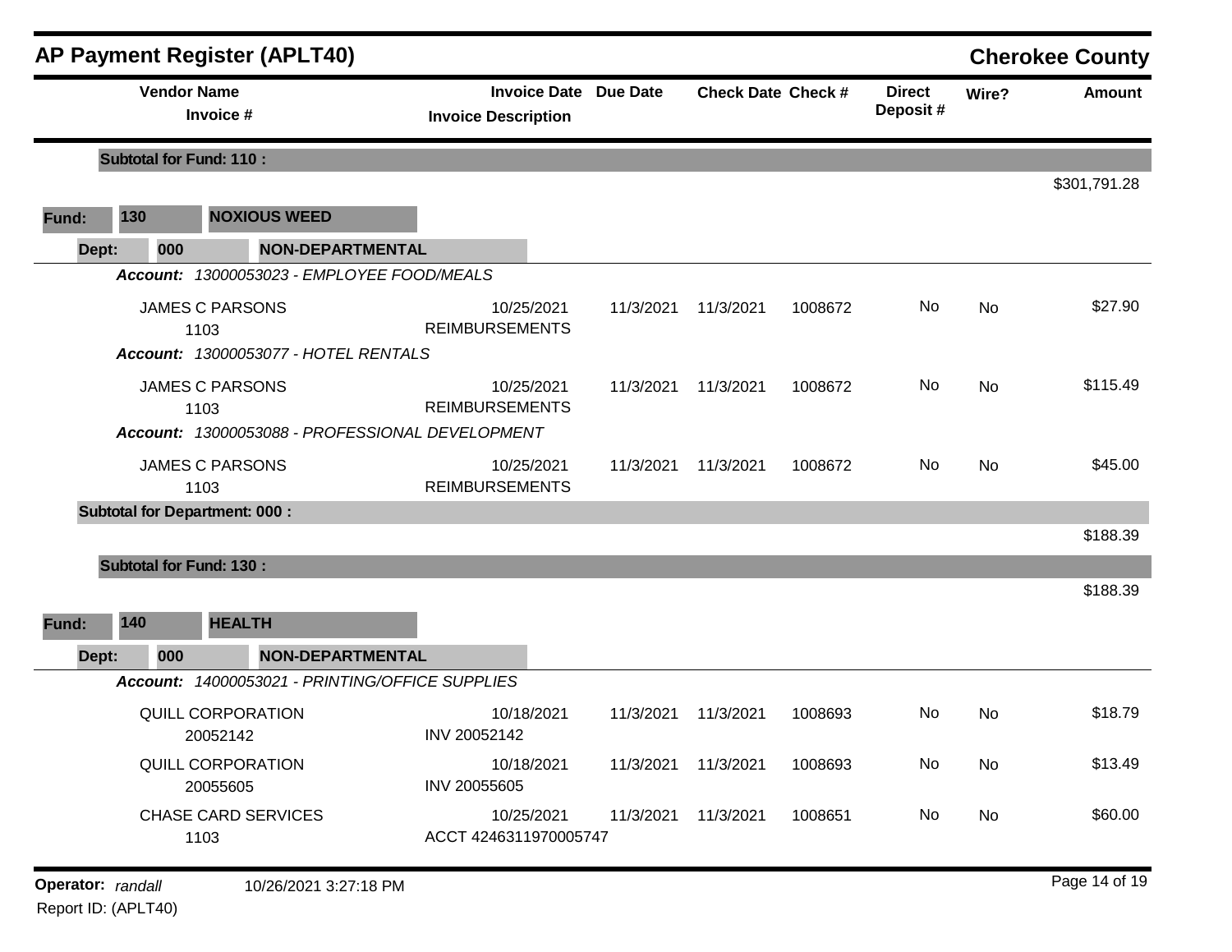| <b>AP Payment Register (APLT40)</b>                                                        |                                                            |           |                           |         |                           |       | <b>Cherokee County</b> |
|--------------------------------------------------------------------------------------------|------------------------------------------------------------|-----------|---------------------------|---------|---------------------------|-------|------------------------|
| <b>Vendor Name</b><br>Invoice #                                                            | <b>Invoice Date Due Date</b><br><b>Invoice Description</b> |           | <b>Check Date Check #</b> |         | <b>Direct</b><br>Deposit# | Wire? | <b>Amount</b>          |
| <b>CHASE CARD SERVICES</b><br>1103<br>Account: 14000053022 - EMPLOYEE UNIFORMS/ACCESSORIES | 10/25/2021<br>ACCT 4246311970005747                        | 11/3/2021 | 11/3/2021                 | 1008651 | No                        | No    | \$34.00                |
| <b>STACEY HORN</b><br>1103<br>Account: 14000053072 - GAS, ELECTRIC, WATER/PHONE            | 10/18/2021<br><b>REIMB. UNIFORM</b>                        | 11/3/2021 | 11/3/2021                 | 1008697 | No                        | No    | \$75.00                |
| <b>LIBERTY UTILITIES</b><br>1103 HE                                                        | 10/25/2021<br>ACCT 616527-32-1                             | 11/3/2021 | 11/3/2021                 | 1008679 | No                        | No    | \$716.10               |
| <b>CHASE CARD SERVICES</b><br>1103                                                         | 10/25/2021<br>ACCT 4246311970005747                        | 11/3/2021 | 11/3/2021                 | 1008651 | No                        | No    | \$33.32                |
| <b>VERIZON WIRELESS</b><br>9890516123<br><b>Account: 14000053073 - MEETING COSTS</b>       | 10/25/2021<br>INV 9890516123                               | 11/3/2021 | 11/3/2021                 | 1008708 | No                        | No    | \$131.95               |
| <b>CHASE CARD SERVICES</b><br>1103<br>Account: 14000053075 - DUES/SUBSCRIPTIONS            | 10/25/2021<br>ACCT 4246311970005747                        | 11/3/2021 | 11/3/2021                 | 1008651 | No                        | No    | \$125.00               |
| <b>CHASE CARD SERVICES</b><br>1103<br>Account: 14000053182 - CONTRACTS                     | 10/25/2021<br>ACCT 4246311970005747                        | 11/3/2021 | 11/3/2021                 | 1008651 | No                        | No    | \$28.00                |
| <b>CHASE CARD SERVICES</b><br>1103                                                         | 10/25/2021<br>ACCT 4246311970005747                        | 11/3/2021 | 11/3/2021                 | 1008651 | No                        | No    | \$15.00                |
| <b>DEBRA MURRAY</b><br>1103                                                                | 10/26/2021<br>CONTRACT LABOR/FLU DRIVE THROUGH             | 11/3/2021 | 11/3/2021                 | 1008659 | No                        | No    | \$132.00               |
| <b>Subtotal for Department: 000:</b>                                                       |                                                            |           |                           |         |                           |       | \$1,382.65             |
| <b>Subtotal for Fund: 140:</b>                                                             |                                                            |           |                           |         |                           |       |                        |
|                                                                                            |                                                            |           |                           |         |                           |       | \$1,382.65             |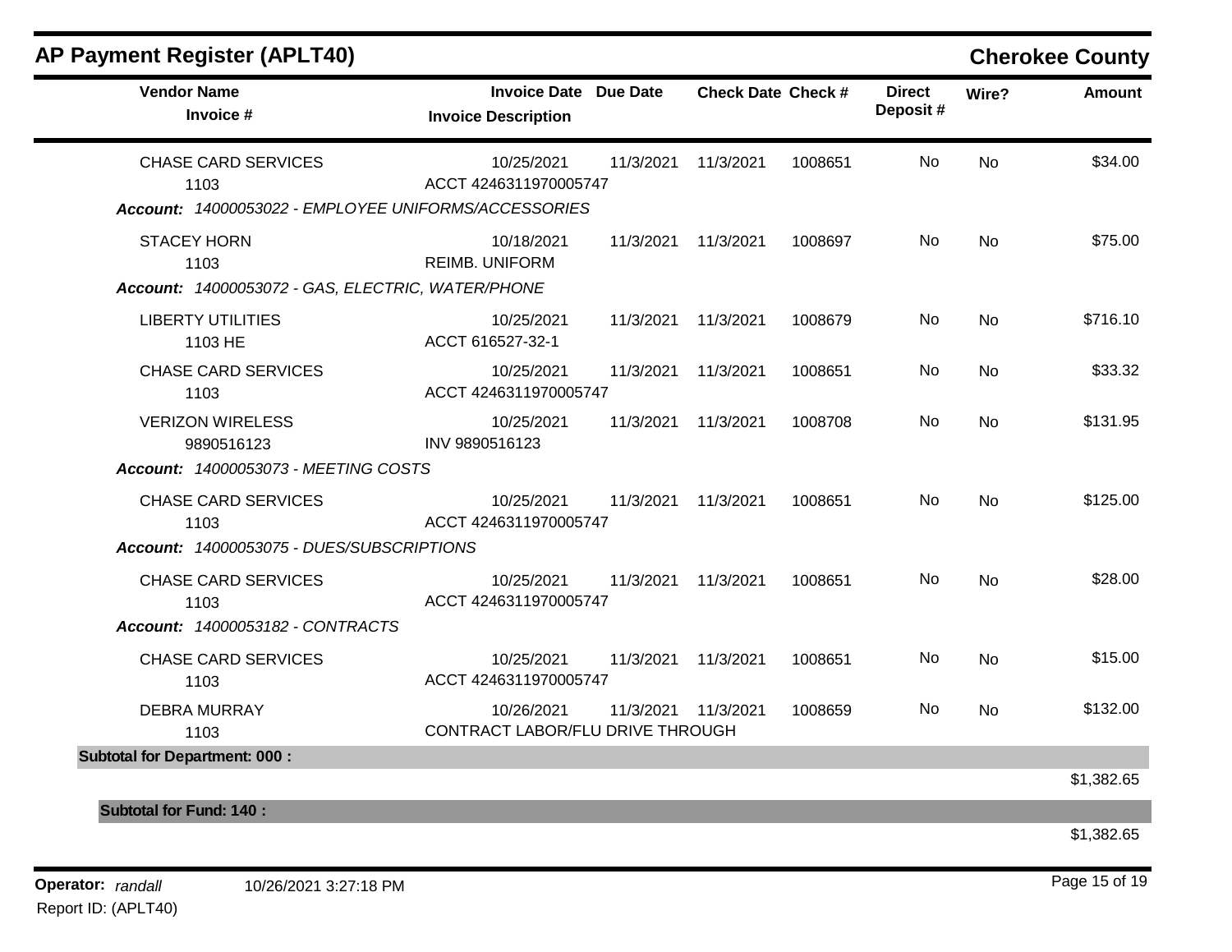|       |     |                    |                                      | <b>AP Payment Register (APLT40)</b>      |                |                                                   |           |                           |         |                            |           | <b>Cherokee County</b> |
|-------|-----|--------------------|--------------------------------------|------------------------------------------|----------------|---------------------------------------------------|-----------|---------------------------|---------|----------------------------|-----------|------------------------|
|       |     | <b>Vendor Name</b> | Invoice #                            |                                          |                | <b>Invoice Date</b><br><b>Invoice Description</b> | Due Date  | <b>Check Date Check #</b> |         | <b>Direct</b><br>Deposit # | Wire?     | <b>Amount</b>          |
| Fund: | 220 |                    |                                      | <b>AMBULANCE</b>                         |                |                                                   |           |                           |         |                            |           |                        |
| Dept: |     | 000                |                                      | <b>NON-DEPARTMENTAL</b>                  |                |                                                   |           |                           |         |                            |           |                        |
|       |     |                    |                                      | Account: 22000053089 - OTHER CONTRACTUAL |                |                                                   |           |                           |         |                            |           |                        |
|       |     |                    | 1103                                 | CHEROKEE COUNTY AMBULANCE-DIST #2        |                | 10/18/2021<br>MONTHLY DISTRIBUTION                | 11/3/2021 | 11/3/2021                 | 1008652 | No                         | <b>No</b> | \$50,632.26            |
|       |     |                    | <b>Subtotal for Department: 000:</b> |                                          |                |                                                   |           |                           |         |                            |           |                        |
|       |     |                    |                                      |                                          |                |                                                   |           |                           |         |                            |           | \$50,632.26            |
|       |     |                    | <b>Subtotal for Fund: 220:</b>       |                                          |                |                                                   |           |                           |         |                            |           |                        |
|       |     |                    |                                      |                                          |                |                                                   |           |                           |         |                            |           | \$50,632.26            |
| Fund: | 224 |                    |                                      | <b>CHEROKEE COUNTY 911</b>               |                |                                                   |           |                           |         |                            |           |                        |
| Dept: |     | 000                |                                      | <b>NON-DEPARTMENTAL</b>                  |                |                                                   |           |                           |         |                            |           |                        |
|       |     |                    |                                      | Account: 22400053300 - MISC PAID OUT     |                |                                                   |           |                           |         |                            |           |                        |
|       |     | AT&T               | 1103                                 |                                          |                | 10/18/2021<br>ACCT 31614001004978                 | 11/3/2021 | 11/3/2021                 | 1008639 | No                         | <b>No</b> | \$318.56               |
|       |     |                    | <b>CENTURYLINK</b><br>1103           |                                          |                | 10/25/2021<br>ACCT 313409961                      | 11/3/2021 | 11/3/2021                 | 1008650 | No                         | <b>No</b> | \$476.00               |
|       |     |                    | <b>VERIZON WIRELESS</b><br>1103      |                                          | INV 9890947782 | 10/25/2021                                        | 11/3/2021 | 11/3/2021                 | 1008708 | No                         | <b>No</b> | \$1,280.40             |
|       |     |                    | <b>Subtotal for Department: 000:</b> |                                          |                |                                                   |           |                           |         |                            |           |                        |
|       |     |                    |                                      |                                          |                |                                                   |           |                           |         |                            |           | \$2,074.96             |
|       |     |                    | <b>Subtotal for Fund: 224:</b>       |                                          |                |                                                   |           |                           |         |                            |           |                        |
|       |     |                    |                                      |                                          |                |                                                   |           |                           |         |                            |           | \$2,074.96             |
| Fund: | 230 |                    |                                      | <b>APPRAISER COSTS</b>                   |                |                                                   |           |                           |         |                            |           |                        |
| Dept: |     | 000                |                                      | <b>NON-DEPARTMENTAL</b>                  |                |                                                   |           |                           |         |                            |           |                        |
|       |     |                    |                                      | Account: 23000053028 - COMPUTER SUPPLIES |                |                                                   |           |                           |         |                            |           |                        |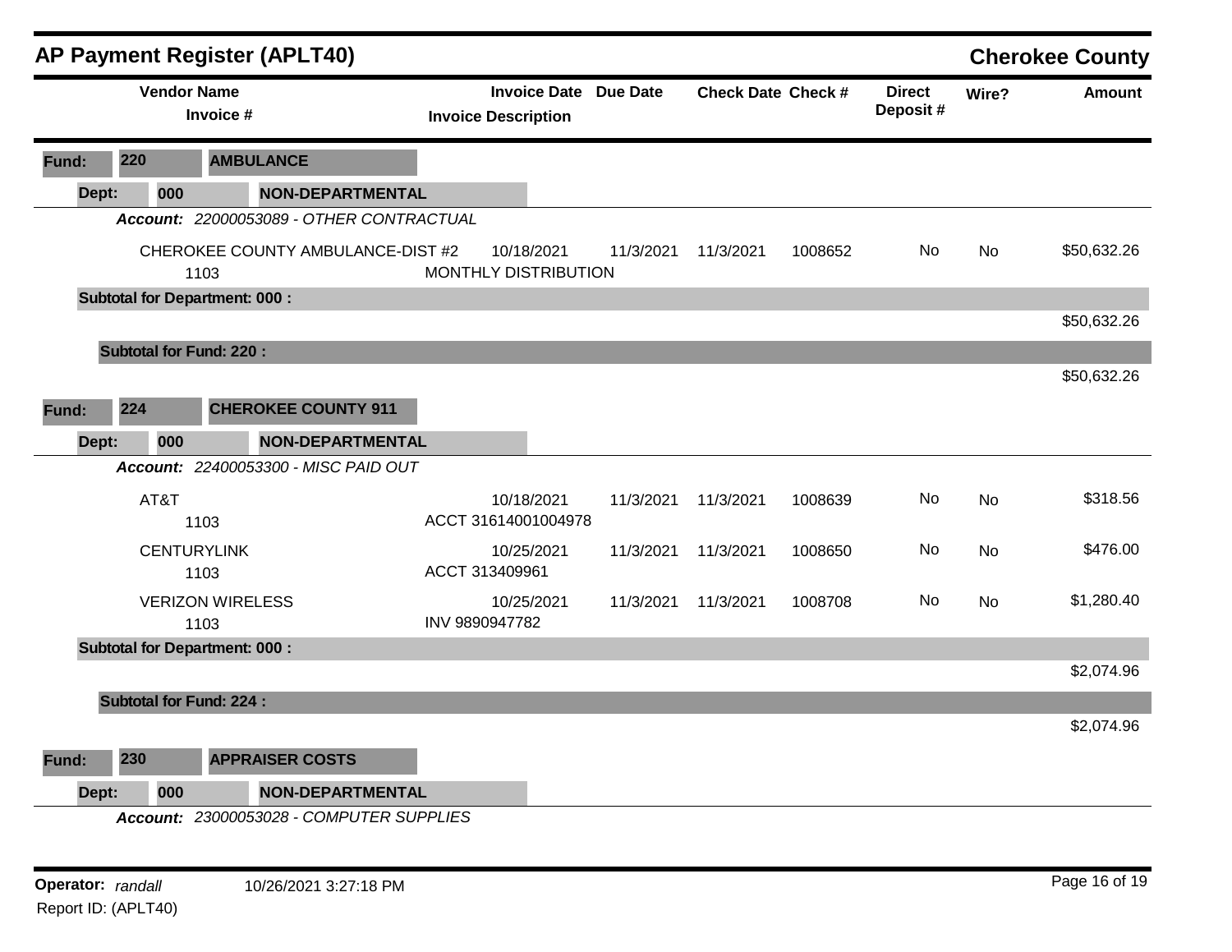|                                          |                                      | AP Payment Register (APLT40)                |                                                            |           |                           |         |                           |           | <b>Cherokee County</b> |
|------------------------------------------|--------------------------------------|---------------------------------------------|------------------------------------------------------------|-----------|---------------------------|---------|---------------------------|-----------|------------------------|
|                                          | <b>Vendor Name</b>                   | Invoice #                                   | <b>Invoice Date Due Date</b><br><b>Invoice Description</b> |           | <b>Check Date Check #</b> |         | <b>Direct</b><br>Deposit# | Wire?     | <b>Amount</b>          |
|                                          | 36869                                | <b>STRONGHOLD DATA</b>                      | 10/21/2021<br><b>INV 36869</b>                             | 11/3/2021 | 11/3/2021                 | 1008698 | No                        | No        | \$974.05               |
|                                          | APEX SOFTWARE                        | Account: 23000053089 - OTHER CONTRACTUAL    | 10/21/2021<br>INV 315267, MAINT. RENEWAL                   | 11/3/2021 | 11/3/2021                 | 1008638 | No                        | No        | \$990.00               |
|                                          | <b>Subtotal for Department: 000:</b> | 315267                                      |                                                            |           |                           |         |                           |           |                        |
|                                          | <b>Subtotal for Fund: 230:</b>       |                                             |                                                            |           |                           |         |                           |           | \$1,964.05             |
| Fund:                                    | 260                                  | <b>EMPLOYEE BENEFITS</b>                    |                                                            |           |                           |         |                           |           | \$1,964.05             |
| Dept:                                    | 000                                  | <b>NON-DEPARTMENTAL</b>                     |                                                            |           |                           |         |                           |           |                        |
|                                          |                                      | Account: 26000053005 - EMPLOYEE BENEFITS    |                                                            |           |                           |         |                           |           |                        |
|                                          | 8719                                 | MARQUEE HEALTH LLC                          | 10/18/2021<br><b>INV 8719</b>                              | 11/3/2021 | 11/3/2021                 | 1008680 | No                        | No        | \$118.00               |
|                                          |                                      | <b>Account: 26000053216 - VSP Insurance</b> |                                                            |           |                           |         |                           |           |                        |
|                                          | 1103                                 | <b>VISION SERVICE PLAN</b>                  | 10/25/2021<br>STATEMENT 813475976                          | 11/3/2021 | 11/3/2021                 | 1008709 | No                        | <b>No</b> | \$1,245.97             |
|                                          | <b>Subtotal for Department: 000:</b> |                                             |                                                            |           |                           |         |                           |           | \$1,363.97             |
|                                          | <b>Subtotal for Fund: 260:</b>       |                                             |                                                            |           |                           |         |                           |           |                        |
|                                          |                                      |                                             |                                                            |           |                           |         |                           |           | \$1,363.97             |
| Fund:                                    | 300                                  | <b>SERVICE FOR ELDERLY</b>                  |                                                            |           |                           |         |                           |           |                        |
| Dept:                                    | 000                                  | <b>NON-DEPARTMENTAL</b>                     |                                                            |           |                           |         |                           |           |                        |
|                                          |                                      | Account: 30000053072 - GAS, ELECTRIC, WATER |                                                            |           |                           |         |                           |           |                        |
|                                          |                                      | <b>LIBERTY UTILITIES</b><br>1103 ELD        | 10/25/2021<br>ACCT 828267-31-0                             | 11/3/2021 | 11/3/2021                 | 1008679 | No                        | No        | \$180.32               |
| Operator: randall<br>Report ID: (APLT40) |                                      | 10/26/2021 3:27:18 PM                       |                                                            |           |                           |         |                           |           | Page 17 of 19          |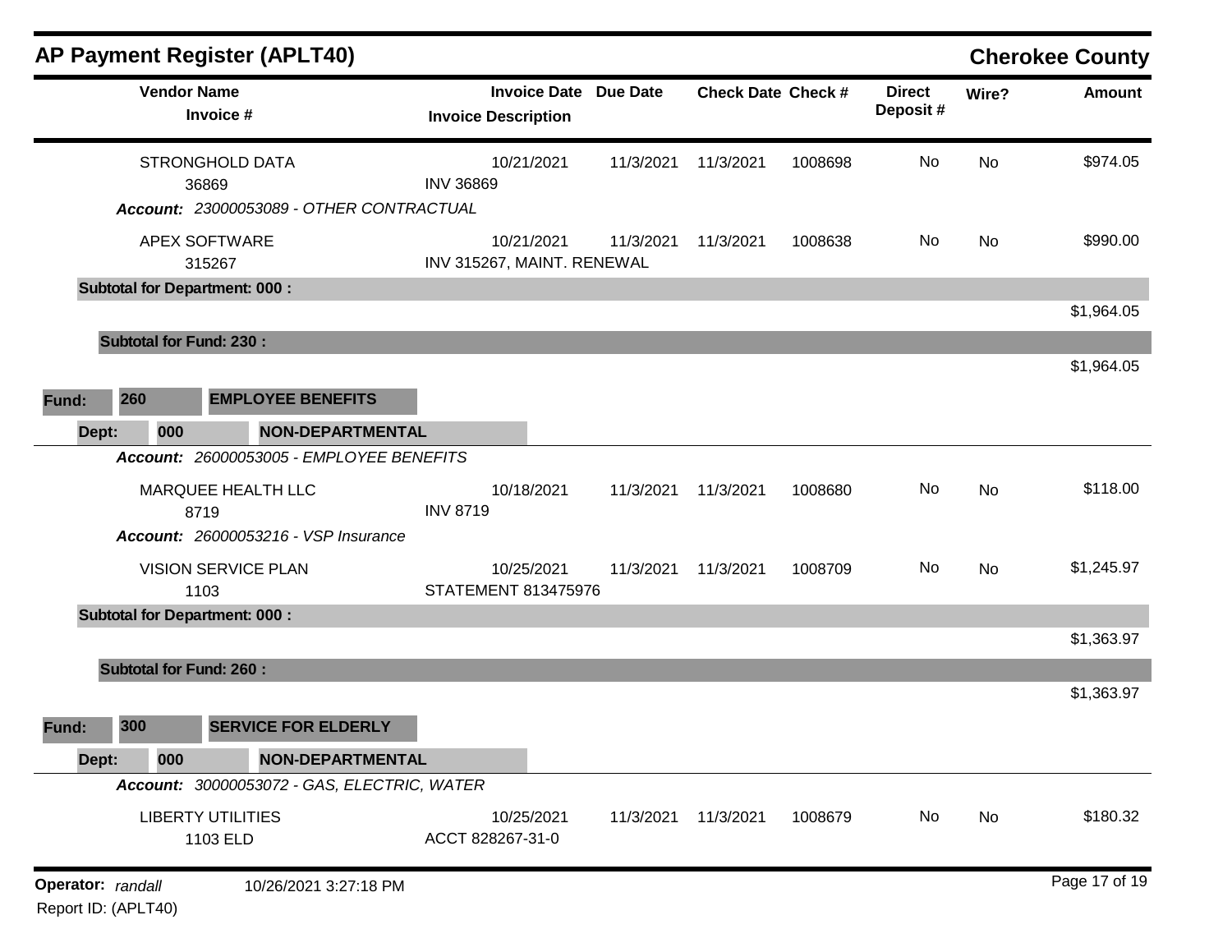|       |       |                                      |           | <b>AP Payment Register (APLT40)</b> |                            |            |                              |                           |         |                                                                   |       | <b>Cherokee County</b> |
|-------|-------|--------------------------------------|-----------|-------------------------------------|----------------------------|------------|------------------------------|---------------------------|---------|-------------------------------------------------------------------|-------|------------------------|
|       |       | <b>Vendor Name</b>                   | Invoice # |                                     | <b>Invoice Description</b> |            | <b>Invoice Date Due Date</b> | <b>Check Date Check #</b> |         | <b>Direct</b><br>Deposit#                                         | Wire? | <b>Amount</b>          |
|       |       | <b>Subtotal for Department: 000:</b> |           |                                     |                            |            |                              |                           |         |                                                                   |       |                        |
|       |       |                                      |           |                                     |                            |            |                              |                           |         |                                                                   |       | \$180.32               |
|       |       | <b>Subtotal for Fund: 300:</b>       |           |                                     |                            |            |                              |                           |         |                                                                   |       |                        |
|       |       |                                      |           |                                     |                            |            |                              |                           |         |                                                                   |       | \$180.32               |
| Fund: | 330   |                                      |           | <b>SEWER DISTRICT#1 OPER</b>        |                            |            |                              |                           |         |                                                                   |       |                        |
|       | Dept: | 000                                  |           | NON-DEPARTMENTAL                    |                            |            |                              |                           |         |                                                                   |       |                        |
|       |       | Account:                             |           | 33000053089 - OTHER CONTRACTUAL     |                            |            |                              |                           |         |                                                                   |       |                        |
|       |       | <b>CEMCO</b>                         | 61056     |                                     |                            | 10/20/2021 | 11/3/2021                    | 11/3/2021                 | 1008649 | No<br>INV 61056, LABOR REMOVE OLD PUMP CONTROL PANEL, INSTALL NEW | No    | \$12,362.33            |
|       |       | <b>Subtotal for Department: 000:</b> |           |                                     |                            |            |                              |                           |         |                                                                   |       |                        |
|       |       |                                      |           |                                     |                            |            |                              |                           |         |                                                                   |       | \$12,362.33            |
|       |       | <b>Subtotal for Fund: 330:</b>       |           |                                     |                            |            |                              |                           |         |                                                                   |       |                        |
|       |       |                                      |           |                                     |                            |            |                              |                           |         |                                                                   |       | \$12,362.33            |
|       |       |                                      |           |                                     |                            |            |                              |                           |         | Total for Bank 1 Account 1120298:                                 |       | \$433,644.91           |
|       |       |                                      |           |                                     |                            |            |                              |                           |         | ***** Total Invoices Paid:                                        |       | \$433,644.91           |